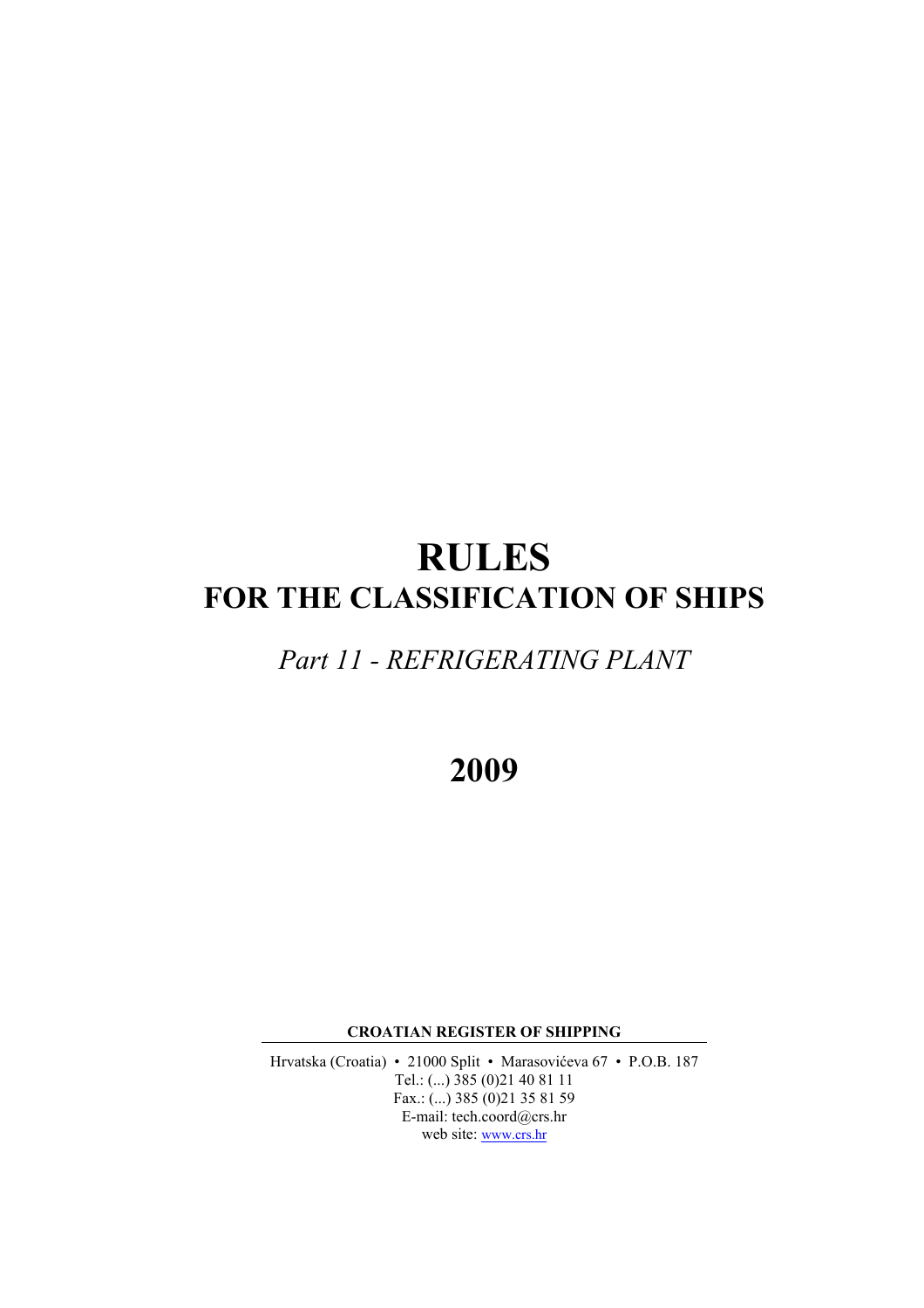By decision of the General Committee of Croatian Register of Shipping,

# **RULES FOR THE CLASSIFICATION OF SHIPS** PART 11 – REFRIGERATING PLANT

has been adopted on  $8^{th}$  May 2009 and shall enter into force on  $1^{st}$  July 2009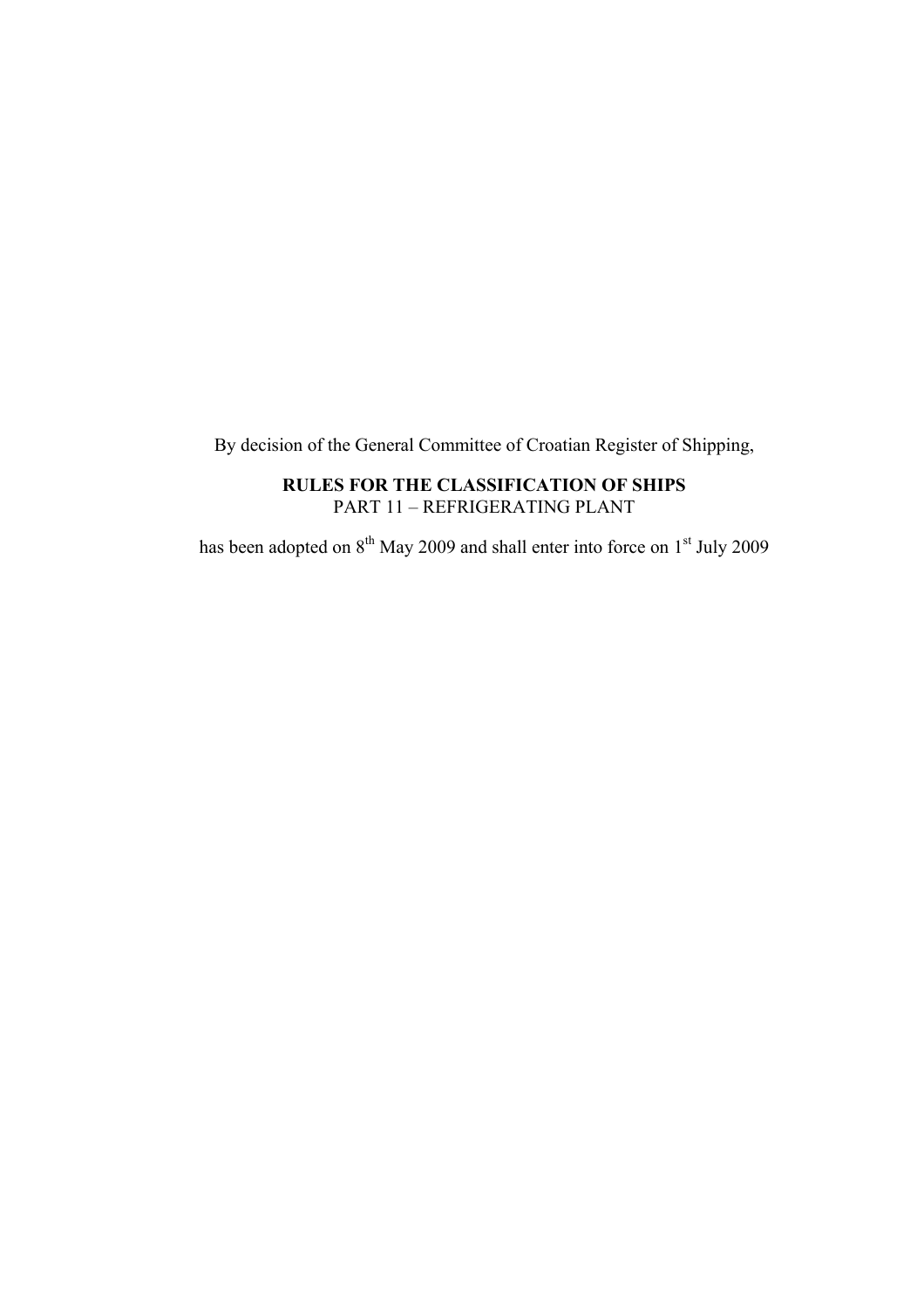# **REVIEW OF AMENDMENTS IN RELATION TO PREVIOUS EDITION OF THE RULES**

# *RULES FOR THE CLASSIFICATION OF SHIPS*

*Part 11 – Refrigerating plant*

All major changes throughout the text in respect to the Rules for technical supervision of sea-going ships, Part 11 – Refrigerating plant, 2008 edition are shaded.

Items not being indicated as corrected have not been changed.

The grammatical and print errors, have also been corrected throughout the text of the subject Rules but are not indicated as a correction.

*NOTE: Due to change of the structure of the Technical Rules (separation of statutory from classification rules), the previously issued Rules for technical supervision of sea-going ships, Part 11 – Refrigerating plant, are now re-categorized as the part of the classification rules.*

*By such change, Part 11 – Refrigerating plant, will no longer be issued as the part of the Rules for technical supervision of sea-going ships.*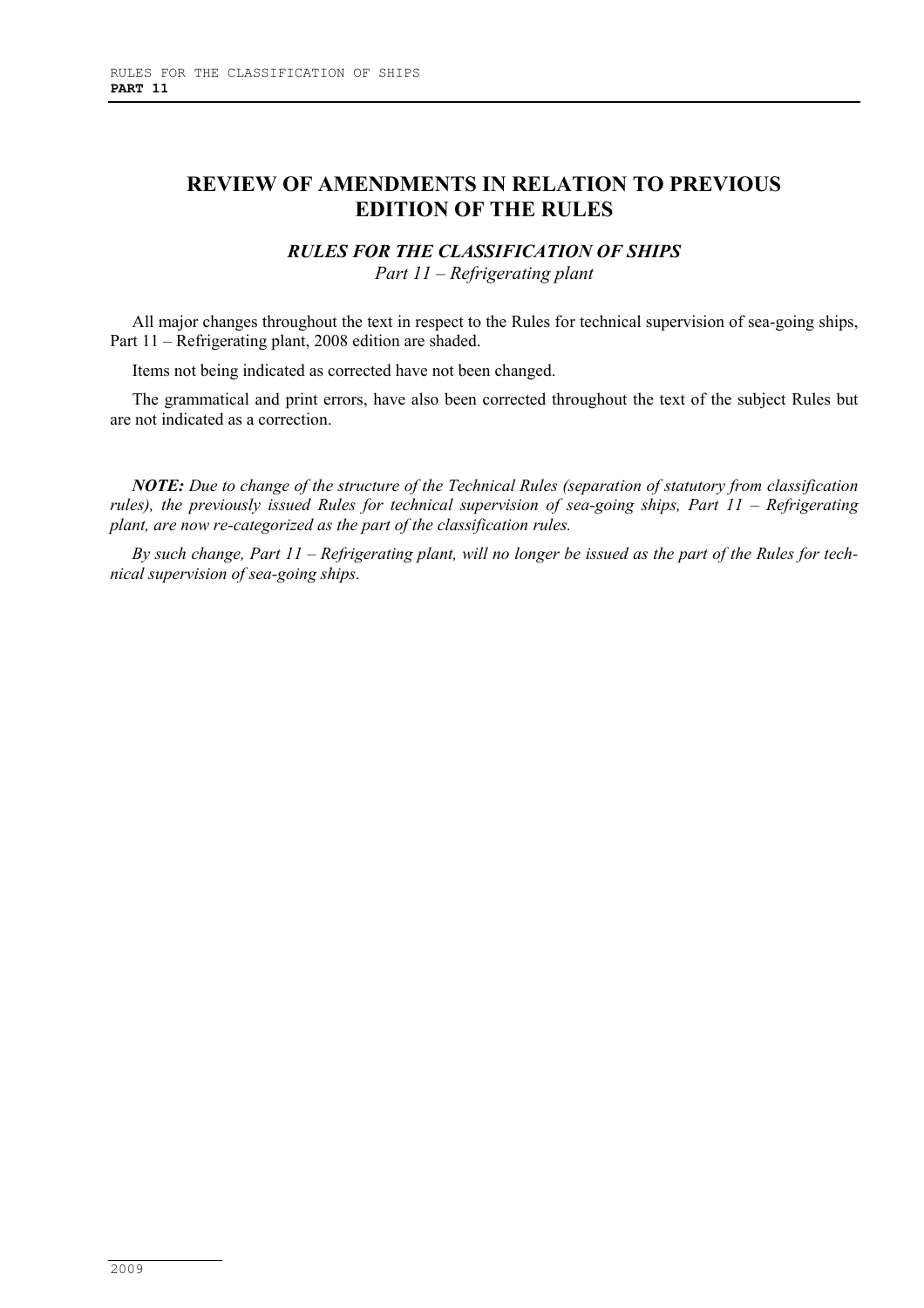The subject Rules include the requirements of the following international Organisations:

#### **International Maritime Organization (IMO)**

**Conventions**: International Convention for the Safety of Life at Sea 1974 (SOLAS 1974) and all subsequent amendments up to and including the  $2006$  amendments (MSC.217/82) Protocol of 1988 relating to the International Convention for the Safety of Life at Sea 1974, as amended (SOLAS PROT 1988)

**International Association of Classification Societies (IACS)**

Unified Requirements (UR)*:* M57 (1993)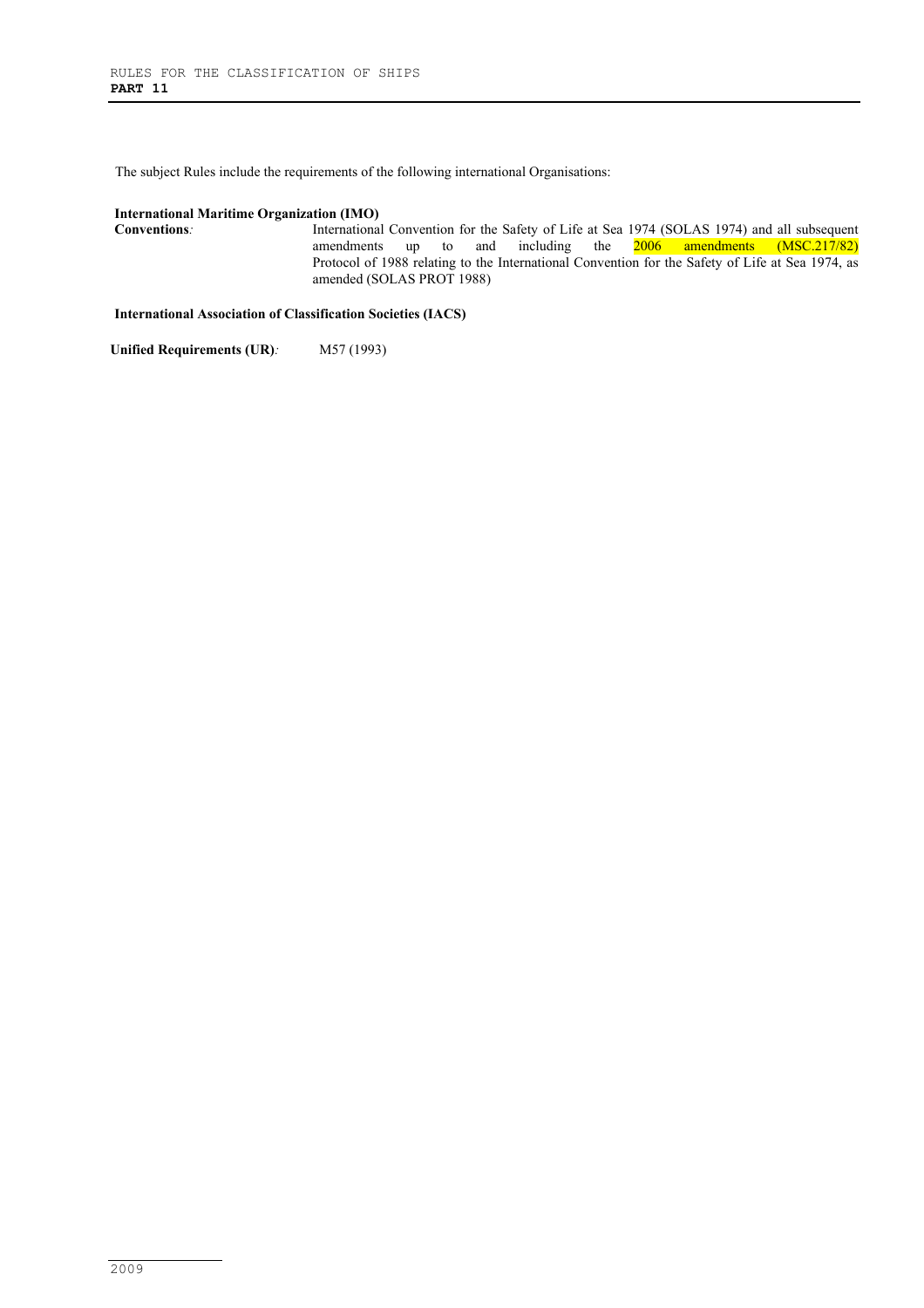# **Contents**

| 1              |                                                                              |  |
|----------------|------------------------------------------------------------------------------|--|
| 1.1            |                                                                              |  |
| 1.2<br>1.3     |                                                                              |  |
|                |                                                                              |  |
| $\overline{2}$ |                                                                              |  |
| 2.1            |                                                                              |  |
| 2.2            |                                                                              |  |
| 2.3            |                                                                              |  |
| 2.4            |                                                                              |  |
| 2.5            |                                                                              |  |
| $\mathbf{3}$   |                                                                              |  |
| 3.1            |                                                                              |  |
| 3.2            |                                                                              |  |
| 3.3            |                                                                              |  |
| 3.4            |                                                                              |  |
| 3.5            |                                                                              |  |
| 4              |                                                                              |  |
| 4.1            |                                                                              |  |
| 4.2            |                                                                              |  |
| 4.3            |                                                                              |  |
| 5              |                                                                              |  |
| 5.1            |                                                                              |  |
| 5.2            |                                                                              |  |
|                |                                                                              |  |
| 6              |                                                                              |  |
| 6.1<br>6.2     |                                                                              |  |
|                |                                                                              |  |
| $\overline{7}$ | <b>INDICATING AND MEASURING INSTRUMENTS AND AUTOMATIC DEVICES  11</b>        |  |
| 7.1            |                                                                              |  |
| 7.2            |                                                                              |  |
|                |                                                                              |  |
| 8<br>8.1       |                                                                              |  |
| 8.2            |                                                                              |  |
|                |                                                                              |  |
| 9              |                                                                              |  |
| 9.1            |                                                                              |  |
| 9.2            |                                                                              |  |
| 10             |                                                                              |  |
| 10.1           |                                                                              |  |
| 10.2           |                                                                              |  |
| 11             |                                                                              |  |
| 11.1           |                                                                              |  |
| 11.2           |                                                                              |  |
| 11.3           |                                                                              |  |
| 11.4           | LOCATION AND ACCESS FOR COMPARTMENTS CONTAINING GAS GENERATING EQUIPMENT  16 |  |
| 11.5           |                                                                              |  |
| 11.6           |                                                                              |  |
| 11.7           |                                                                              |  |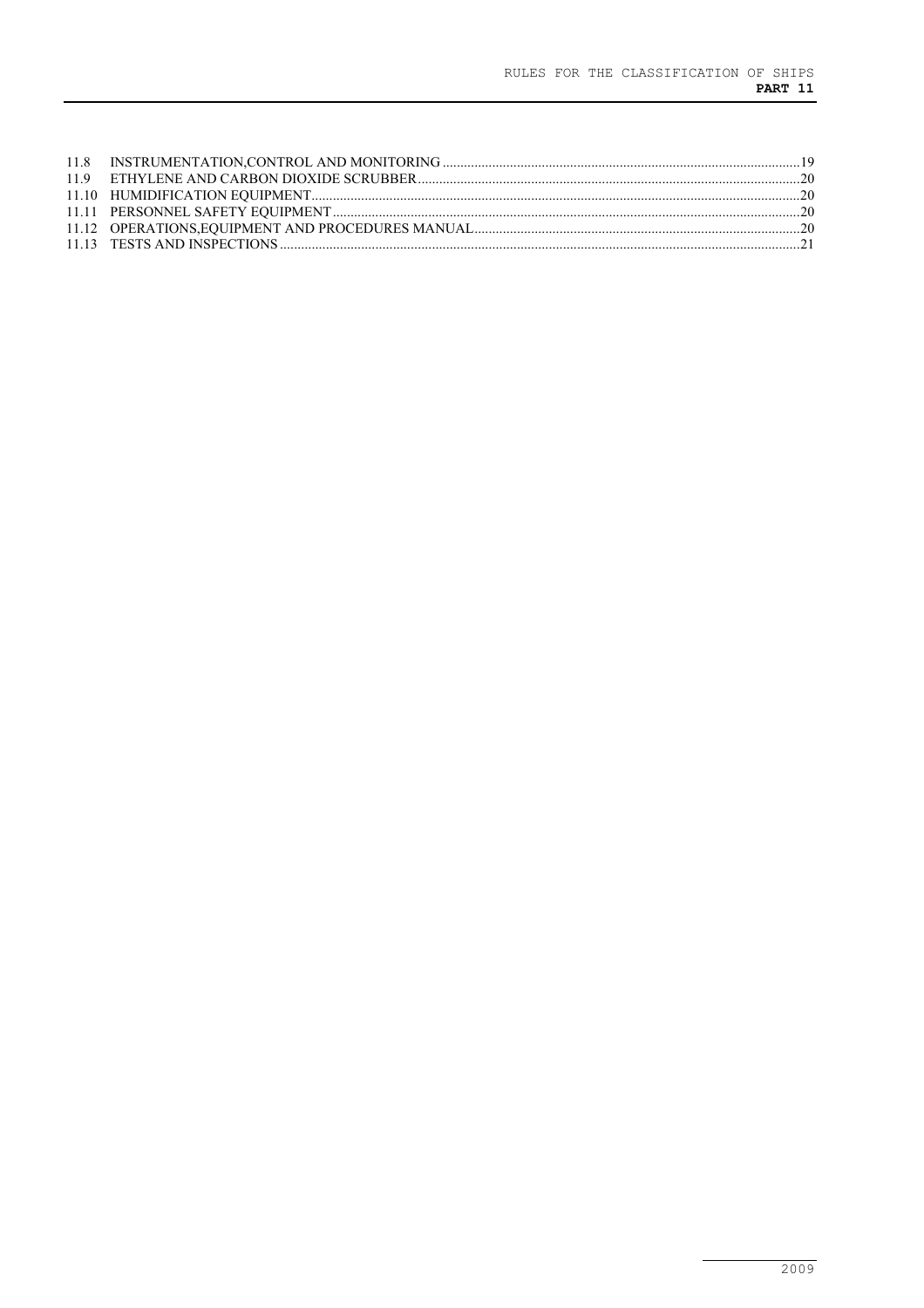# **1 GENERAL**

#### **1.1 APPLICATION**

**1.1.1** The present part of the *Rules for the classification of ships* (hereinafter called: the *Rules*) applies to marine refrigerating plants and their equipment.

**1.1.2** *CROATIAN REGISTER OF SHIPPING* (hereinafter referred to as *Register*) classed refrigerating plants are to comply with all requirements of this part of the *Rules*.

**1.1.3** Unclassed refrigerating plants are to comply with all requirements of this part of the *Rules* specified in 1.3.2.1, 1.3.2.2, 1.3.2.5 (only for apparatus and vessels subject to the pressure of refrigerant), 1.3.2.6 (only for refrigerant systems), 1.3.2.7 (only the automatic protection systems are concerned), 1.3.4.2, 1.3.4.3, 1.3.4.5, 1.3.4.7 (only for protection systems), 1.3.4.8, 2.1.2, 2.2.2, 3.1.1, 3.1.3-3.1.9, 3.2.1- 3.2.5, 3.3.4, 3.3.8, 3.3.10, 3.4.3, 3.5, 4.1.2, 4.1.5, 5.1.1, 5.1.2, 5.1.4, 5.2.1, 6.1.1, 6.1.2, 6.2.3, 6.2.5, 6.2.6, 7.1.2, 7.2.3, 7.2.4.3, 7.2.8, 8.2.3, 8.2.4, 9.1.2 (only for equipment subject to the pressure of refrigerant) 9.1.3, 9.1.6 and 9.2.1.

### **1.2 DEFINITIONS AND EXPLANA-TIONS**

Definitions and explanations relating to general terminology are given in *Rules, Part 1-General requirements*, Chapter 1. The following definitions and explanations for purpose of the present part of the *Rules* have been adopted:

**1.2.1** Refrigerating machinery space − a space containing mechanical and other types of equipment intended for refrigerating plants.

**1.2.2 Refrigerated spaces** − cargo holds and spaces provided with equipment capable of maintaining the reduced temperatures and intended for the carriage of refrigerated and frozen cargoes.

# **1.3 SCOPE OF SUPERVISION AND TECHNICAL DOCUMENTATION**

1.3.1 General provisions covering the procedure of classification, supervision during construction and classification surveys, as well as the amount of technical documents for the refrigerating plant which should be submitted to the *Register* for consideration and approval are specified in the *Rules, Part 1-General requirements*.

The technical documents for compressors and pumps which should be submitted to the *Register* for consideration and approval are specified in the *Rules, Part 9- Machines*, 1.2.3 and for heat exchangers and pressure vessels, as determined in the *Rules, Part 10-Boilers, Heat Exchangers and Pressure Vessels*, 1.3.4.1.

**1.3.2** The machinery and apparatus, which are to be manufactured under the supervision of *Register* are:

.1 refrigerating compressors,

- .2 refrigerant pumps, .3 brine pumps,
- .4 cooling water pumps,
- .5 heat exchangers and other apparatus and pressure vessels of refrigerant, brine or cooling water,
- .6 pipes and fittings intended for work with pressure of 1,0 MPa and over,
- .7 devices of automatic control, indication and protection systems, as well as instruments for measuring and recording of temperature in the refrigerated spaces.

**1.3.3** The parts of machinery and apparatus mentioned in 1.3.2 are to be technically supervised by *Register* during manufacture to ensure that the provisions of the *Rules, Part 25-Metallic Materials*, Chapter 1, and *Part 26-Welding*, as well as particular requirements of technical documents approved by *Register* are complied with. The parts of machinery under 1.3.2.1-1.3.2.4 are listed in the *Rules, Part 9-Machines*, Table 1.2.4, and the parts of apparatus under 1.3.2.5 are listed in the *Rules, Part 10-Boilers, Heat Exchangers and Pressure Vessels*, Table 1.3.3.

**1.3.4** At the stage of ship's construction the following works are to be supervised by *Register*:

- .1 manufacture and testing of relevant items of the plant at the workshop,
- .2 mounting of machinery, heat exchangers and pressure vessels,
- .3 mounting of refrigerant systems,
- .4 mounting of secondary refrigerant, cooled air and cooling water system,
- .5 mounting of the main and emergency ventilation systems,
- .6 mounting of insulation in the refrigerated spaces and freezing chambers, as well as devices and refrigerating piping,
- .7 installation of control, indication, alarm and protection systems of the refrigerating plant,
- .8 testing of refrigerating plant.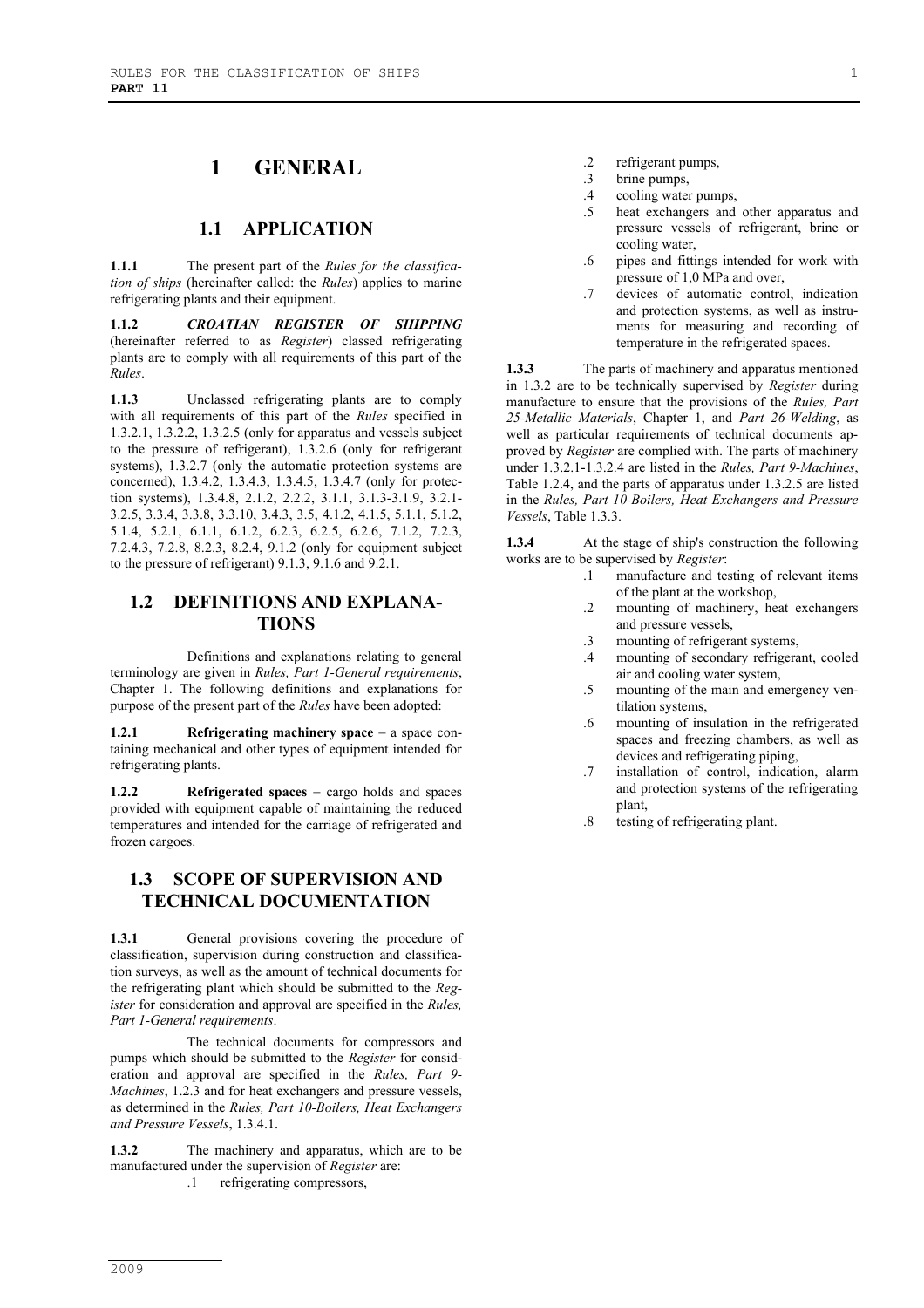# **2 GENERAL TECHNICAL RE-QUIREMENTS**

#### **2.1 GENERAL PROVISIONS**

**2.1.1** The machinery and other units of the refrigerating plant, shall remain operative under the environmental conditions specified in the *Rules, Part 7-Machinery Installations*, 1.6.

**2.1.2** The machinery and equipment constituting the refrigerating plant are to be installed and fastened on board ship in accordance with the *Rules, Part 7-Machinery Installations*, 1.13.1, 1.13.4, 1.13.6 and 1.13.7.

#### **2.2 REFRIGERANTS AND DESIGN PRESSURE**

**2.2.1** The refrigerants are subdivided into three groups as follows:

- I − non-flammable refrigerants,
- II toxic and flammable refrigerants having low flammable level at the volume concentration of the refrigerant vapours in air of 3,5 per cent and over,
- III − explosive or flammable refrigerants having low flammable level at the volume concentration of the refrigerant vapours in air of less than 3,5 per cent.

The refrigerants included in group III may be permitted by *Register* only for the refrigerant systems of ships carrying the liquefied gases in bulk with the cargo used as a refrigerant.

**2.2.2** In strength calculations of the items operating under refrigerant pressure the design pressure shall be taken not less than the excessive pressure of the saturated vapours of the refrigerant at temperature +50°C in accordance with Table 2.2.2.

The refrigerating plant components working under the pressure are to be calculated for compliance with hydraulic test pressure (see 9.1.2). The stresses involved shall not exceed 0.9 times the yield point of material.

#### **2.3 CAPACITY AND EQUIPMENT**

**2.3.1** Refrigerating plants are to provide effective maintenance of the temperatures in refrigerated spaces as may be required for the cargo carried, depending upon its type and conditions of area of navigation under the normal service conditions of the ship.

**2.3.2** The refrigerating plant of ships of unrestricted area of navigation, with the main equipment at work, is to provide the maintenance of required temperatures in refrigerated spaces supplying cold to all consumers under the following environmental conditions:

- sea water temperature of not less than  $+32^{\circ}$ C;
- − ambient temperature of not less than +40<sup>o</sup>C, and relative humidity of 55%.

Design environmental conditions of refrigerating plants of the industrial ships, (fish processing and similar) which in addition to refrigerating plants of cargo holds, are provided with refrigerating facilities, shall be specially agreed by *Register* for each particular case.

**2.3.3** Capacity of the main equipment of the refrigerating plant is to be sufficient to maintain the required temperatures in refrigerated spaces when working 24 hours a day.

The main equipment shall comprise at least two equal condensers and, where intermediate secondary refrigerant or cascade and stage cycles are used, two equal evaporators, intercascade heat exchangers and intermediate pressure vessels, shall be provided.

|                   | <b>Symbol</b>     | <b>Chemical formula</b>                    | Design pressure, p - MPa |                   |
|-------------------|-------------------|--------------------------------------------|--------------------------|-------------------|
| Refrigerant group |                   |                                            | High-pressure side       | Low-pressure side |
|                   | R <sub>22</sub>   | CHF <sub>2</sub> Cl                        | 2,25                     | 1,7               |
|                   | R134a             | CF <sub>3</sub> CH <sub>2</sub> F          | 1,34                     | 1,09              |
|                   | R404a             | mixture R134a, R125,<br>R <sub>143</sub> a | 2,5                      | 2,03              |
|                   | R407c             | mixture $R32$ , $R125$ ,<br>R134a          | 2,35                     | 1,9               |
|                   | R410b             | mixture R32, R125                          | 3,3                      | 2,68              |
|                   | R <sub>507</sub>  | mixture R125, R143a                        | 2,55                     | 2,07              |
| П                 | R717              | $NH3$ (ammonia)                            | 2,4                      | 1,75              |
|                   | R <sub>290</sub>  | $C_3H_8$ (propane)                         |                          | 1,6               |
| Ш                 | R <sub>1270</sub> | $C_3H_6$ (propylene)                       | 2,0                      |                   |

**Table 2.2.2** Refrigerant design pressure

**Note:**

1. It is recommended that refrigerants R12, R22 and R502 are not used in newly installed refrigerating plants onboard ships.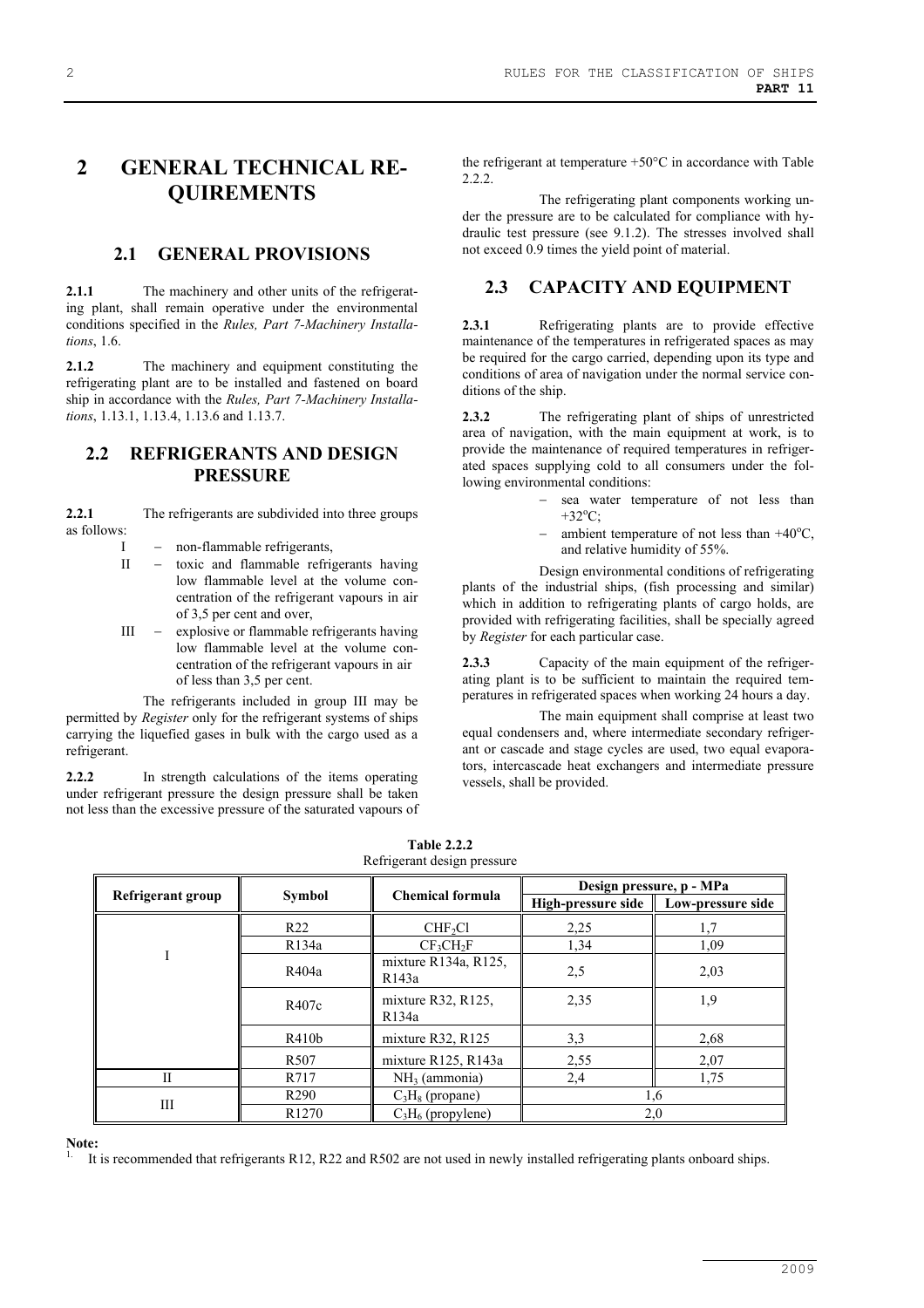**2.3.4** Capacity of the refrigerating plant designed also for cooling of non-precooled cargoes with all machinery at work including the stand*-*by unit, shall be sufficient to reduce the cargo temperature to the required temperature as quickly as necessary for preservation of that cargo.

**2.3.5** Stand-by equipment of compressor refrigerating plant shall comprise one compressor with a drive motor, one condenser, control systems and all fittings necessary for independent operation of all components of this equipment.

Capacity of the stand-by equipment shall be such as to supply sufficient cold to all consumers if one of the main compressors or condensers is out of operation.

2.3.6 On the industrial ships which are, besides cargo holds refrigerating plant, provided with other facilities (for freezing, ice production, etc.), a stand-by cargo hold refrigerating plant shall be specially considered by *Register* for each particular case.

2.3.7 Freezing and cooling facilities shall provide freezing (cooling) as quickly as may be required for certain cargo.

Where cooling or freezing apparatus with a capacity in excess of 10 tons per 24 hours are provided, at least two such apparatus must be installed with total capacity equal to the required one.

**2.3.8** Pipe systems between apparatus and machinery shall be jointed in such a way as to provide operation of the refrigerating units at various combinations of apparatus machinery and facilities necessary for their independent operation.

The apparatus shall be fitted with the connections for suction and delivery pipes providing the transfer of the refrigerant and its discharge from the apparatus.

**2.3.9** The distribution of cooling grids is to provide uniform cooling of the space concerned.

The grids are to be arranged in not less than two independent sections, with means permitting shut-off of each section. The use of cooling grids with direct expansion of group II refrigerant is not permitted.

**2.3.10** When pumping for liquid refrigerant circulation is used, at least two circulating pumps are to be fitted, one of which is to be a stand-by pump.

**2.3.11** The liquid secondary refrigerant system serving a single group of cold consumers shall comprise at least two circulating pumps, one of which being stand-by.

In case of two or more groups of cold consumers with separate liquid secondary refrigerant systems differing in temperatures, each is to have at least one circulating pump. A common stand-by pump may be admitted provided it has adequate capacity and pressure head.

**2.3.12** Cooling water supply to the refrigerating plant is to be provided from at least two circulating pumps, one of which is to be used for stand-by purpose.

**2.3.13** Cooling water shall be supplied from at least two sea suction valves. Where it is intended to use sea valves of general service, proper structural arrangements are to be

provided for adequate supply of cooling water from each sea valve under normal service conditions of the ship.

#### **2.4 MATERIALS**

**2.4.1** Quality and main characteristics of materials used for manufacture of parts, assemblies and securing items of the refrigerating equipment subject to the dynamic loads, excessive pressures, variable and low temperatures are to comply with requirements of the *Rules, Part 25-Metallic Materials*, Chapter 1.

The choice of materials depends on the working temperature and physical and chemical properties of the refrigerant:

- .1 materials used for the manufacture of parts of equipment exposed to the refrigerants and their solutions, lubricating oils, cooling and cooled media, shall be inert and resistant to their action;
- .2 materials used for the manufacture of parts of equipment working at low temperatures shall not be subject to structural irreversible modifications and shall maintain adequate strength at the temperatures concerned;
- .3 materials of elements and assemblies of refrigerating plants working at temperatures not below –50°C are to comply with requirements of the *Rules, Part 25- Materials*, 3.2 (category F), and *Part 2- Hull*, 1.4.4;
- .4 materials used for the manufacture of parts of equipment working at temperatures below –50°C shall be subject to special consideration by *Register* in each case.

**2.4.2** Parts of machinery and apparatus exposed to the action of corrosive agents are to be made of materials with adequate corrosion resistance or be protected by corrosionresisting coatings.

Assemblies and parts of machinery and apparatus made of materials differing in electric potential having possibility of being exposed to the influence of sea water, are to be protected against galvanic corrosion.

**2.4.3** Steel pipes and connecting pieces of refrigerant, liquid secondary refrigerant made of steel other than stainless steel are to be galvanised on the outside or treated in some other way ensuring equivalent antirust protection. Surfaces in contact with refrigerant or liquid secondary refrigerant are not to be galvanised.

In manufacturing pipes the requirements of 2.4.1 and 2.4.2 are to be taken into consideration.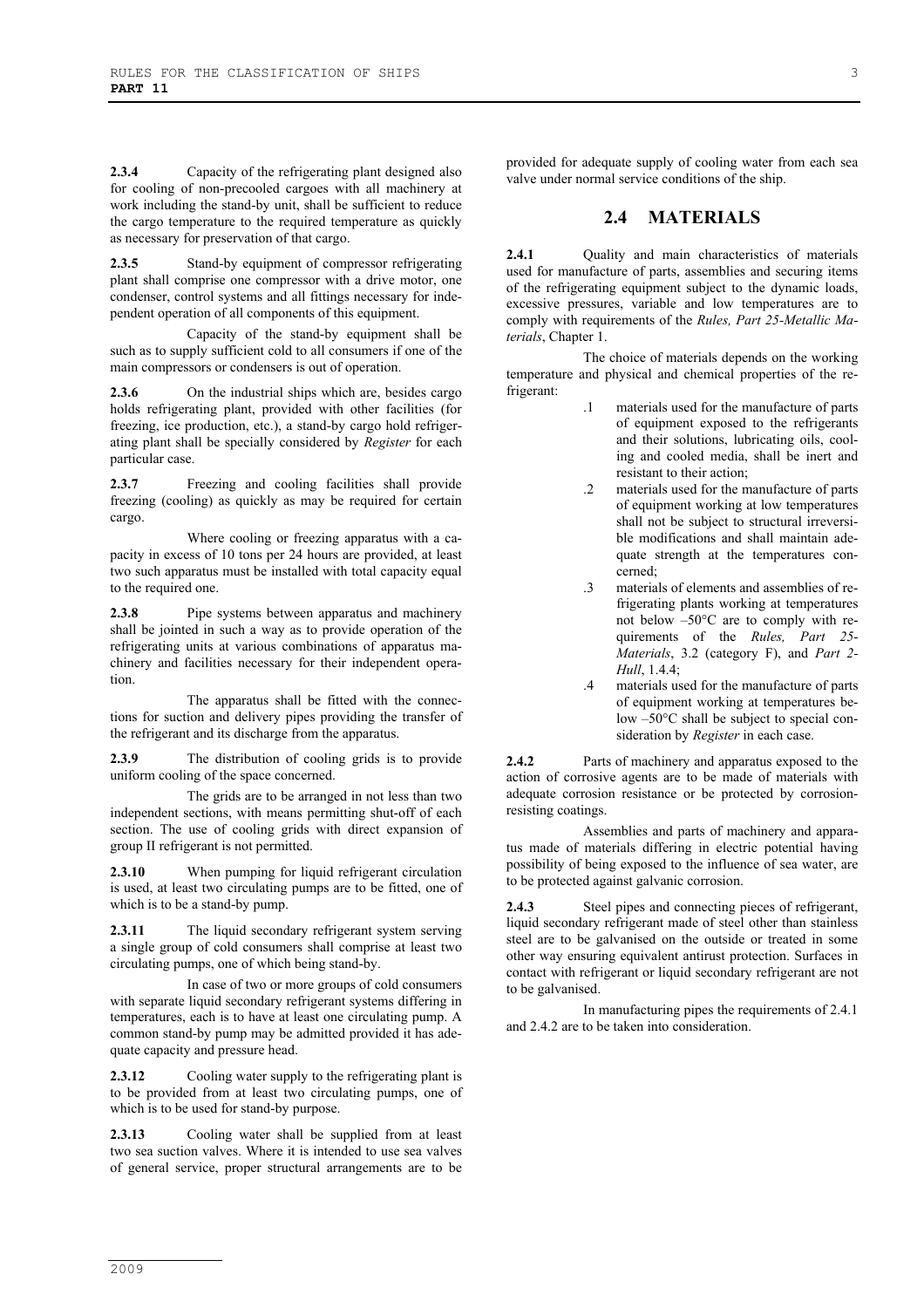### **2.5 ELECTRICAL EQUIPMENT**

**2.5.1** Electrical equipment of refrigerating plants and automatic devices as well as the lighting of refrigerating machinery and refrigerated spaces and refrigerant storerooms are to comply with adequate requirements of the *Rules, Part 12- Electrical Equipment*.

**2.5.2** Driving motors of compressors, pumps and fans are to meet the requirements of the *Rules, Part 12-Electrical Equipment*, 5.7 and 5.8.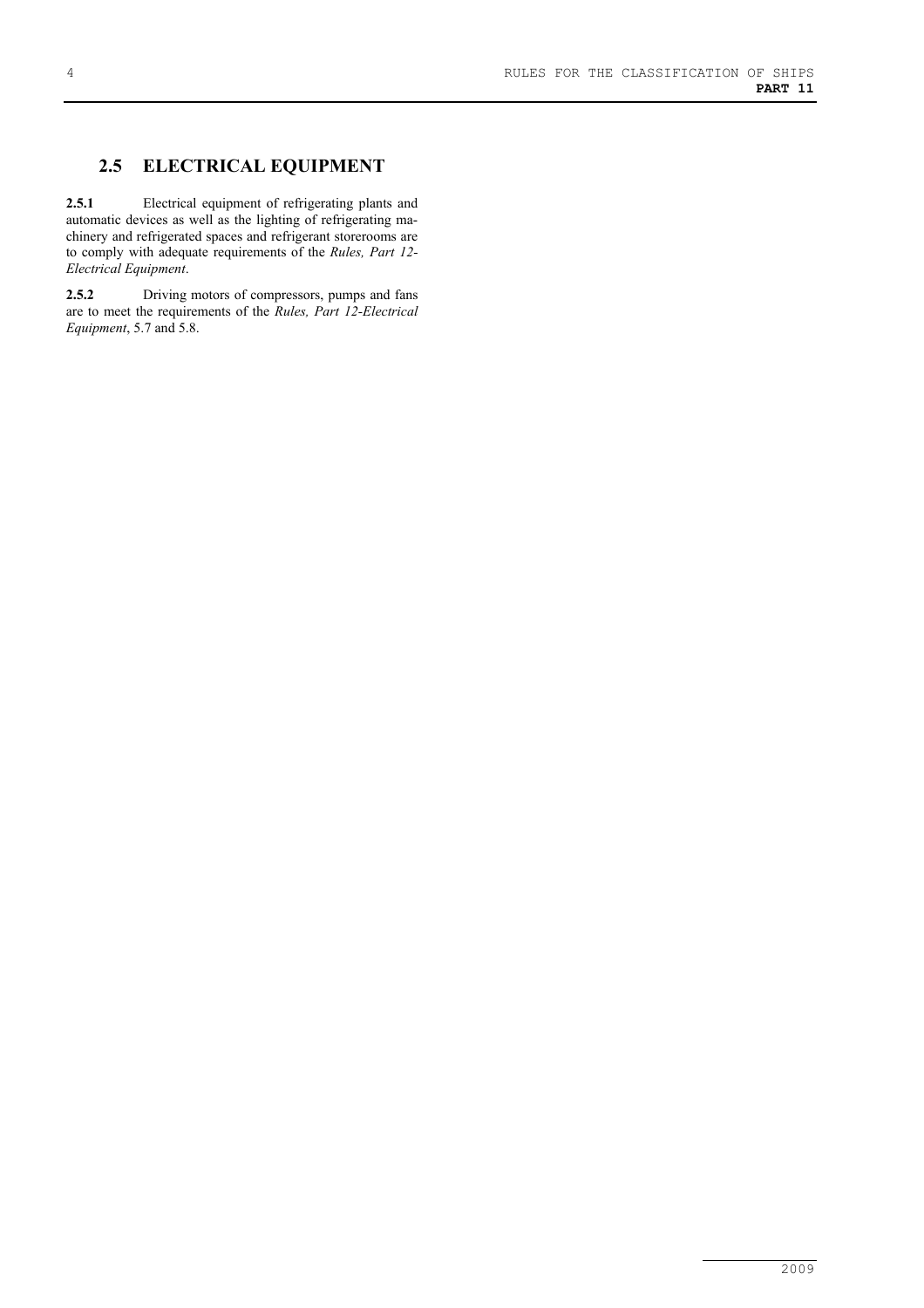# **3 REFRIGERATING PLANT SPACES**

### **3.1 REFRIGERATING MACHINERY SPACES**

**3.1.1** The refrigerating machinery spaces are to meet the requirements of the *Rules, Part 7-Machinery Installations*, 1.11.1, 1.11.2 and 1.11.9 as well as the requirements of this section.

Refrigerating equipment working with group II and group III refrigerants is to be arranged in isolated gastight compartments.

In case of Group II refrigerant plants of fishing vessels under 55 m in length or other Group II refrigerant plants with a quantity of Group II refrigerant not greater than 25 kg said plants are allowed to be located in the machinery space

Drainage of the refrigerating machinery space is to comply with requirements of the *Rules, Part 8-Piping*, 2.4.10.

**3.1.2** The machinery, apparatus and piping are to be so arranged in the refrigerating machinery space as to permit easy access for maintenance and to enable the parts to be renewed, if necessary, without dismantling the machinery and apparatus from foundations. Care should be taken that the machinery apparatus and other equipment is placed not less than 100 mm remote from bulkheads and other vertical surfaces.

**3.1.3** The refrigerating machinery space, except for small compartments, is to have two escape ways located as far apart as practicable, with the doors opening outwards. Where the refrigerating machinery space is not situated on open deck, level each of the escape ways is to be fitted with steel ladders as widely separated from each other as possible and leading to the spaces which give access to the open deck.

Compartments of automated refrigerating machinery working with group I refrigerant, where continuous watch is not required, may not be provided with a second means of escape.

**3.1.4** The escape ways from spaces of refrigerating machinery working with group II and group III refrigerants are not to terminate in accommodation, public and service spaces in communication, therewith. One of the escape ways is to lead to the open deck.

Where the escape ways are located in corridors and casings, these are to be fitted with supply and exhaust ventilation. Forced air supply being obligatory. The starting arrangements of the ventilation are to be available both inside and outside the machinery space, placed in immediate proximity to the exit.

**3.1.5** Compartments containing machinery of Group II refrigerant (including vessels for fish processing) are to be fitted with a fixed Group II refrigerant detector system with alarm inside and outside the compartment, at navigation bridge and at main control station.

**3.1.6** At least two sets of breathing apparatus and protective clothing are to be available on the vessels with Group II refrigerant.

**3.1.7** Exits from spaces housing refrigerating machinery working with group II and group III refrigerants are to be provided with water-screen arrangements. The starting means of water screens are to be available outside of the space placed in immediate proximity to the door.

In the machinery space there shall be one hydrant of the water fire system and a hose.

**3.1.8** The refrigerating machinery space shall have an independent ventilation system ensuring 10 air changes per hour.

**3.1.9** In addition to the main ventilation system required in 3.1.8, each refrigerating machinery space is to be fitted with emergency independent ventilation system of a capacity sufficient for:

- .1 30 air changes per hour for spaces of refrigerating machinery working with group II and group III refrigerants;
- .2 20 air changes per hour for spaces of refrigerating machinery working with group I refrigerant.

Capacity of the ventilation system is to be determined on the base of the total volume of the space. Other suitable arrangements which ensure an equivalent effectiveness may be considered.

Depending on density of the refrigerant, exhaust ventilation is to be provided from the uppermost or lowest parts of the space, on several places.

When calculating the emergency ventilation system, the capacity of the main ventilators may be included, provided these are operable with the emergency ones, should the switchboard of the refrigerating units be de-energised.

**3.1.10** In case of refrigerating machinery of Group II refrigerant located in the machinery space, in compliance with stated in 3.1.1, third paragraph, the area where the Group II refrigerant machinery is installed is to be served by a hood with a negative ventilation system, so as not to permit any leakage of Group II refrigerant from dissipating into other areas in the space.

A water spray system is to be provided for the said area.

In addition, in this case too, the requirements from 3.1.5, 3.1.6 and 6.2.8 are to be met.

# **3.2 REFRIGERANT STORE ROOMS**

**3.2.1** Refrigerant storerooms are to be separated from other spaces. Their location in the ship and construction of boundaries, are to be in compliance with requirements of the *Rules, Part 17-Fire Protection*, 2.2 and 2.3, for storage of the refrigerant of group II.

The spaces intended for storage of the refrigerant are to be gastight.

In case of storing small amounts of group I refrigerant the departure from the above mentioned requirements is allowed in agreement with *Register*.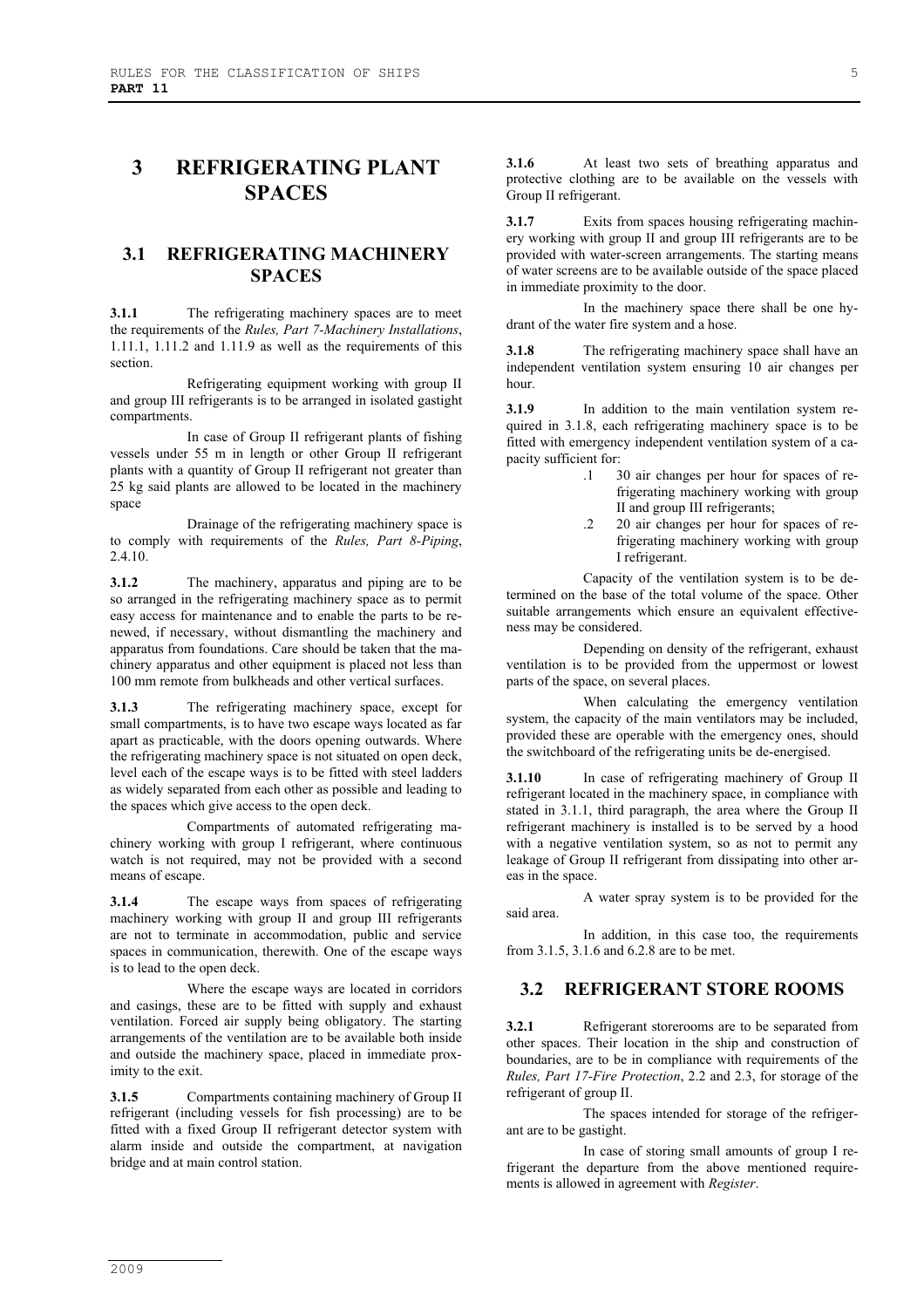**3.2.2** The refrigerant storage cylinders are to be secured in place in such a way that they will not shift in adverse weather conditions.

Non-metallic pads are to be placed between the steel plating and the storage cylinders as well as between storage cylinders themselves.

**3.2.3** The refrigerant storerooms shall be provided with an independent ventilation system and are to be isolated so as to prevent temperature exceeding +45°C.

**3.2.4** Storage cylinders containing compressed gases other than the refrigerant gas are not permitted to be stored in spaces of refrigerant storage. Combustible materials are not to be used for the outfit of these spaces.

**3.2.5** Storage of refrigerant in fixed receivers is permitted on condition that the receivers and spaces are arranged in compliance with requirements stated in 3.1.7, 3.1.9, 5.1.1, 5.1.2, 5.1.4, 6.2.5 and 6.2.6. Provision shall be made for sucking off group II refrigerant from the service piping of each receiver after complete filling of the system or periodical replenishing.

Service piping of receivers designed for refrigerant storage is not to pass through accommodation and service spaces.

#### **3.3 REFRIGERATED CARGO SPACES**

**3.3.1** The envelopes of individual refrigerated cargo spaces are to be sufficiently airtight.

All openings in the boundary walls of refrigerated cargo spaces are to be provided with airtight covers.

**3.3.2** Cooling apparatus, grids, mechanisms, devices as well as piping and air ducts arranged in the refrigerated cargo spaces are to be efficiently secured and protected from being damaged by cargo.

**3.3.3** Where the air cooling system is used, the air coolers may be located either in separate spaces or in the same spaces as the cargo cooled. Being arranged in the refrigerated cargo spaces, the air coolers are to be provided with condensate tray. For the refrigerated spaces with the ambient temperature being negative the condensate trays are to be provided with the heating system.

The use of air coolers with direct expansion of group II refrigerant is not permitted.

**3.3.4** Where the air cooling system is adopted, the air coolers are to be made accessible with the cargo space being entirely loaded with refrigerated cargo. Alternatively, access to the air coolers shall be provided from adjacent non-cooled spaces. The access opening of the air cooler space is to be as large as to permit the fan impeller and electric motor to be carried through, if necessary.

**3.3.5** In places where air ducts of the air cooling system pass through watertight bulkheads, sluice valves are to be fitted. These sluice valves are to be designed for the same pressure as the bulkhead. The sluice valves are to be operable from positions above the bulkhead deck which are accessible at any time required.

**3.3.6** Appropriate ventilation system capable of supplying uncontaminated atmospheric air (cooled or heated, as necessary) into the spaces of refrigerated cargoes requiring adequate air exchange during carriage shall be provided.

**3.3.7** Each air inlet and outlet is to have an arrangement to permit airtight closing.

**3.3.8** Air ducts passing through refrigerated cargo and other spaces are to be airtight and efficiently insulated.

**3.3.9** Where air cooling of the cargo holds of unclassed refrigerating plants is effected through direct expansion of group II refrigerant in the air coolers, provision is to be made for an independent ventilation system to serve each hold or group of them.

**3.3.10** Facilities for heating the refrigerated cargo spaces are to be provided for the carriage of fruit cargoes to maintain the carrying temperatures when the temperatures outside the spaces are lower.

**3.3.11** The refrigerated spaces are to be fitted with telethermometric arrangements. In the absence of these arrangements the refrigerated spaces are to be fitted with not less than two thermometric tubes of not less than 50 mm in diameter. The portions of thermometric tubes that pass through non-cooled spaces are to be carefully insulated.

**3.3.12** Drainage of refrigerated spaces is to conform to the requirements stated in the *Rules, Part 8-Piping*, 2.7.

**3.3.13** Leading of pipes in refrigerated cargo spaces are to comply with requirements stated in the *Rules, Part 8- Piping*, 1.6.4.

### **3.4 FREEZING AND COOLING CHAMBERS**

**3.4.1** The arrangement of air coolers and fans in freezing chambers is to comply with requirements of 3.3.1 and 3.3.3.

**3.4.2** Spaces containing the refrigerating units are to be equipped with proper devices permitting to check the operation of freezing and cooling apparatus using direct expansion of refrigerant.

**3.4.3** If direct expansion group II refrigerant is used in the systems of the freezing chamber, an emergency exhaust ventilation is required and the space of the chamber is to be gastight.

**3.4.4** Valves and fittings of the piping carried inside the freezing chamber are to be located in the portion of the piping outside the chamber.

#### **3.5 SPACES CONTAINING PROCESS-ING EQUIPMENT**

**3.5.1** The arrangement of machinery, apparatus and refrigerant pressure vessels in spaces other than the refrigerating machinery spaces will require special consideration by *Register* in each case.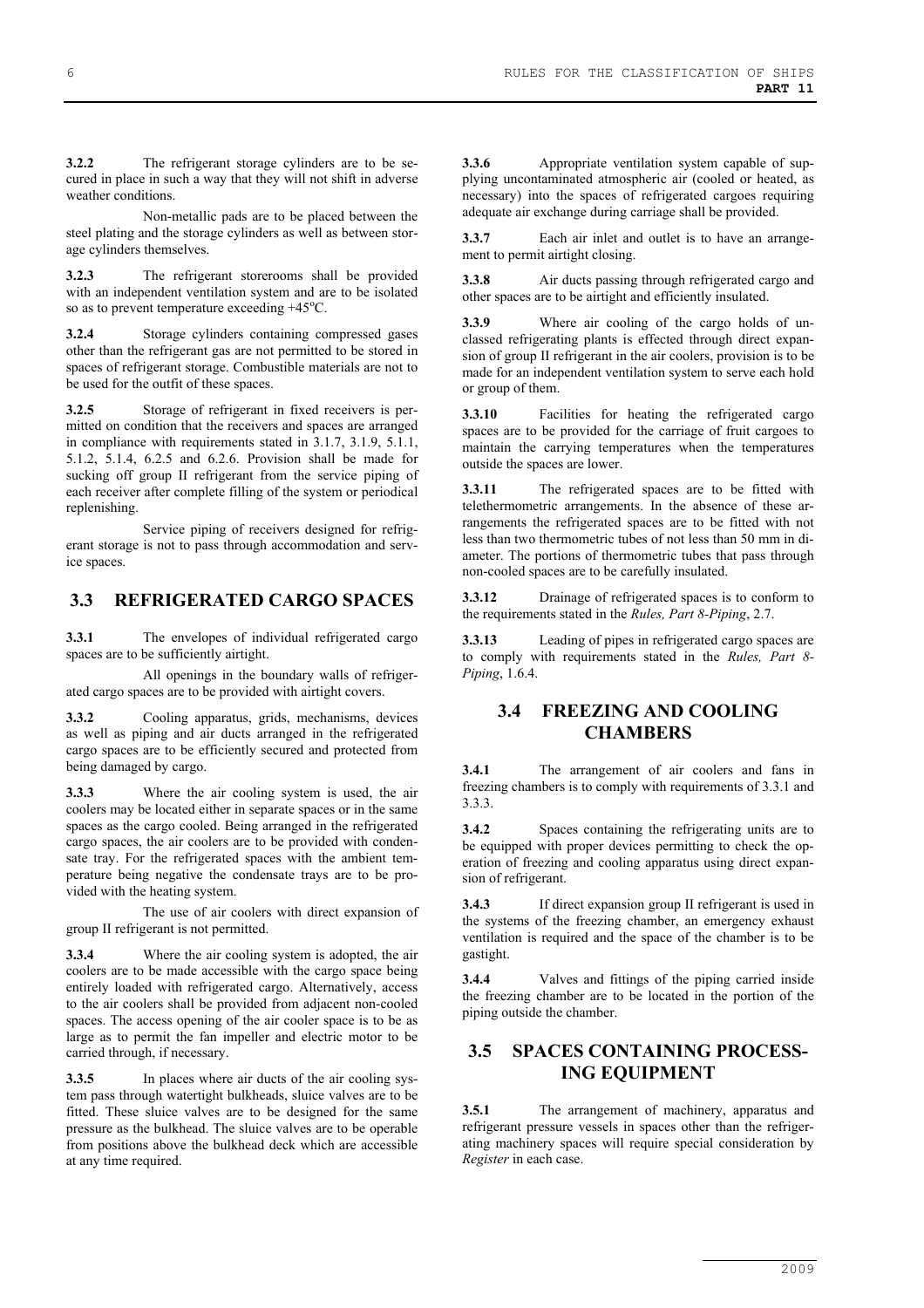**3.5.2** Spaces containing the processing equipment in connection with direct expansion of group II refrigerant are to be provided with a fire hydrant and hose of the water fire main system.

**3.5.3** Spaces containing the processing equipment are to have independent ventilation. In addition to the ventilation at work in the spaces of processing equipment where direct expansion of refrigerant is used, there should be provided an emergency ventilation system. The number of air changes per hour determined for the main and emergency ventilation systems is to comply with requirements of 3.1.8 and 3.1.9.

**3.5.4** In spaces containing the processing equipment using direct expansion of group II and group III refrigerants there shall be two escape ways, as it is specified in 3.1.3 and 3.1.4. When using group II refrigerant, the escape ways are to be fitted with arrangements capable of producing water screens. The cut-in device of the screens shall be placed outside of the space in immediate proximity to the door.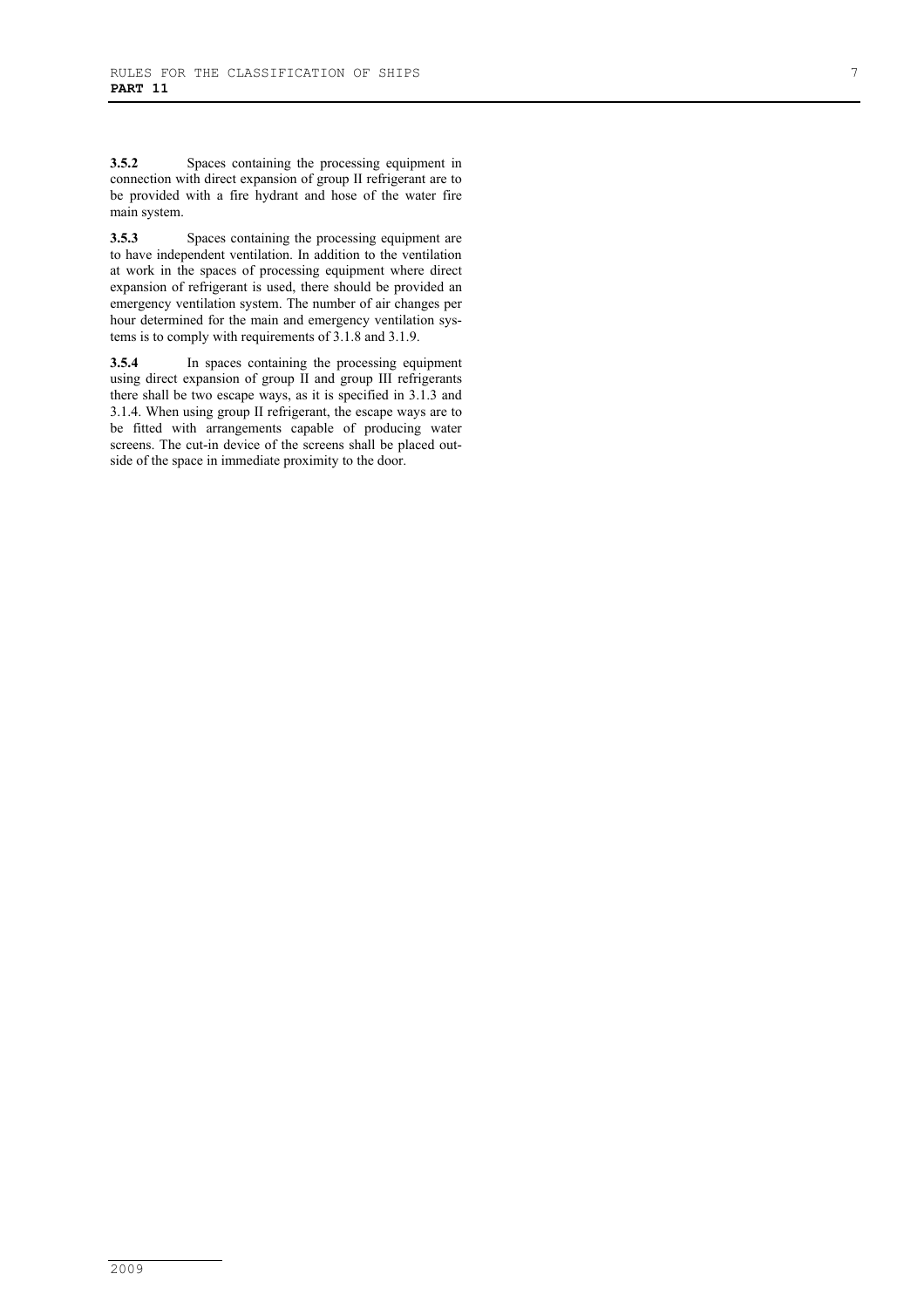# **4 MACHINERY**

### **4.1 COMPRESSORS**

**4.1.1** Compressors are to comply with the requirements specified in this part of the *Rules* and also with those of *Part 9-Machines*, 5.1.3 and 5.1.4.1

**4.1.2** Parts of compressors exposed to the action of dynamic loads and excessive pressures are to be calculated for strength having in view design pressures in compliance with 2.2.2.

**4.1.3** The refrigerant suction and delivery sides of the compressor are to have stop valves apart from the automatic valves.

**4.1.4** Cavities in compressors reserved for refrigerant, lubricating oil and cooling water are to have drain arrangements where necessary.

**4.1.5** A pressure relief valve or some other selfoperating device is to be fitted in the delivery line of the intermediate and final compression stages of compressor between the delivery cavity and the stop valve, the discharge being led to the suction side of the compressor in case of excessive pressure rise. Discharging capacity of the safety devices is to be not less than the maximum volumetric capacity of the compressor stage protected.

The pressure rise shall not exceed 10 per cent of the lifting pressure, with the valve being open.

No shut-off devices are permitted in the refrigerant gas relief line.

Discharge of refrigerant into the atmosphere is subject to special consideration by *Register* in each case.

# **4.2 PUMPS**

**4.2.1** Pumps are to comply with requirements set out in 5.2 of the *Rules, Part 9-Machinery*.

# **4.3 FANS**

**4.3.1** Fans are to comply with requirements set out in the *Rules, Part 9-Machines*, 5.3.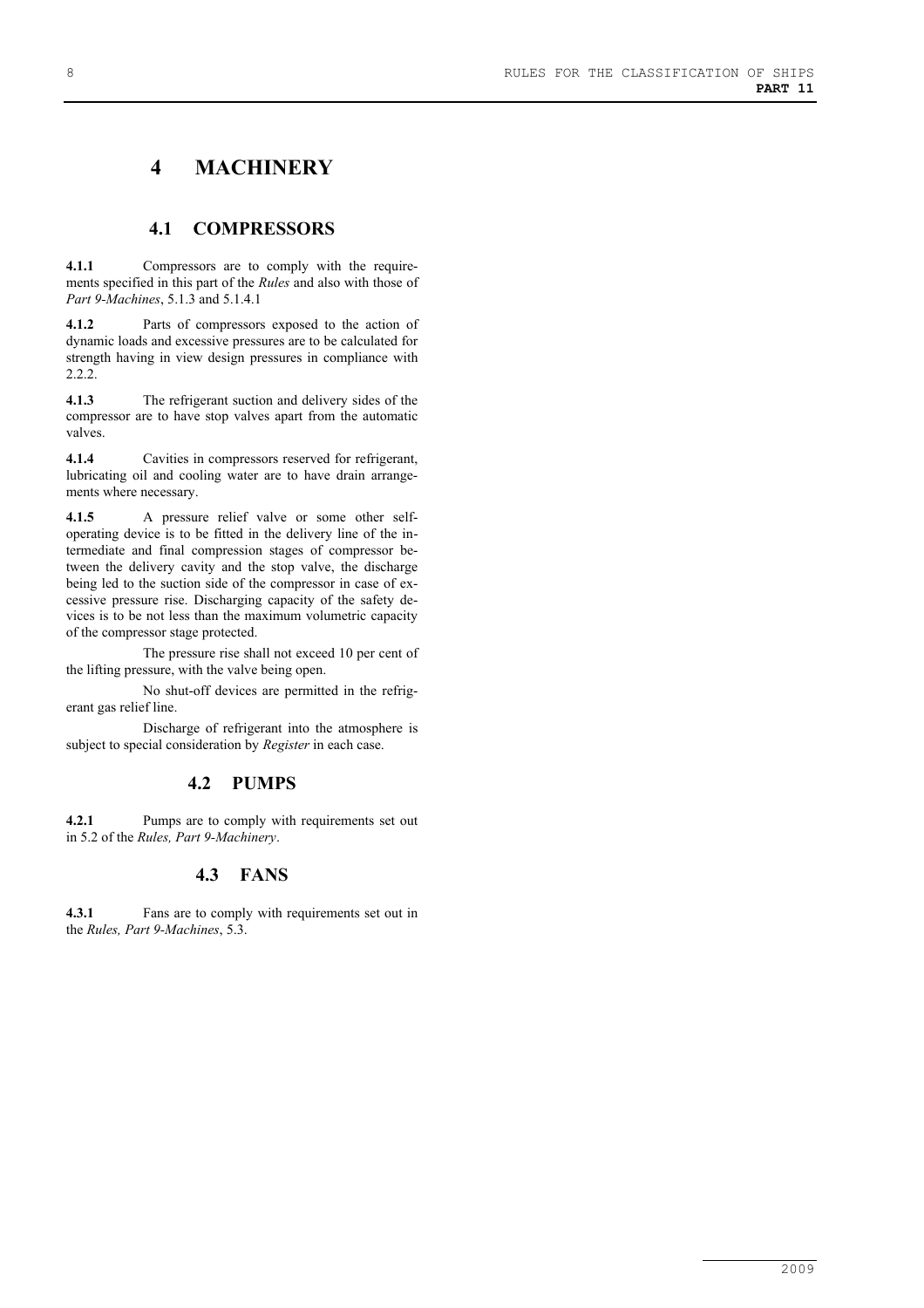# **5 HEAT EXCHANGERS, PRES-SURE VESSELS AND COOLING ARRANGEMENTS**

# **5.1 HEAT EXCHANGERS AND PRES-SURE VESSELS**

**5.1.1** Heat exchangers and pressure vessels regarding materials, scantlings of components and provision with fittings are to comply with relevant requirements of the *Rules*, *Part 10-Boilers, Heat Exchangers and Pressure Vessels*, Chapter 6 (except for 6.3.1, 6.3.3, 6.4.1, 6.4.2.3 and 6.4.2.4) and also with requirements of this part of the *Rules*.

**5.1.2** Pressure vessels and heat exchangers for refrigerants of group II. and III. are graded in accordance with *Rules, Part 10-Boilers, heat exchangers and pressure vessels*, item 1.3.1.2, in equipment of class I.

Pressure vessels and heat exchangers for refrigerants of group I. are graded in equipment of class II.

**5.1.3** Shell and tube heat exchangers and pressure vessels with the volume of the refrigerant space of 50  $\text{dm}^3$  and over are to be fitted with safety devices having discharging capacity so designed that the pressure will not rise in excess of 10 per cent of the lifting pressure, with the valve being completely open.

The designed discharging capacity G is to be not less than determined by the formula

$$
G = \frac{qS}{r} \qquad \qquad [\text{kg/s}] \qquad (5.1.2)
$$

where:

- *q* − specific intensity of the heat flow from the space during fire, kW/m² (assumed to be  $10 \text{ kW/m}^2$  in all cases).
- *S* − area of the outer surface of pressure vessel (heat exchanger), m²,
- specific heat of the refrigerant vaporisation under opening pressure of the safety valve kJ/kg.

The safety devices shall consist of two safety valves and a change-over device so constructed that both or one of these valves will, in any case, communicate with the heat exchanger or pressure vessel involved. Each of these valves is to provide full discharging capacity.

Instead of safety valves *Register* may permit use of an other adequate safety device.

*Register* may require that the safety valves are also fitted in other apparatus if this is deemed expedient.

No shut-off valves are permitted between the heat exchanger or pressure vessel and the safety device.

The use of safety devices with one safety valve or safety devices of other types is subject to special consideration by *Register* in each case.

**5.1.4** Heat exchangers and pressure vessels are to have suitable facilities for removing water, air, lubricating oil and liquid secondary refrigerant.

**5.1.5** Heat exchangers and pressure vessels with group II and group III refrigerants are to have suitable facilities for emergency dumping of the latter.

The rated time of refrigerant dumping shall be not more than two minutes with refrigerant in heat exchangers or pressure vessels under constant excessive pressure assumed equal to the design pressure according to 2.2.2.

**5.1.6** Oil separators are to be provided at compressor discharges.

**5.1.7** Liquid receivers are to be provided with sufficient capacity to hold the complete refrigerant charge during servicing or repairs. Liquid receiver is to be fitted with shut off valves.

Receivers are to be fitted with flat gauge glasses having self closing valves at each end.

### **5.2 AIR COOLERS**

**5.2.1** Where direct expansion of refrigerant is used, the coils of air coolers are to have welded connections. Flanged connections between the coil sections and pipes are permitted only when this is proved necessary; all flanged connections are to be arranged in readily accessible places to enable inspection for tightness.

**5.2.2** Where a single air cooler is used, its evaporator is to be arranged in not less than two sections, each of which is to be capable of being disconnected, if necessary.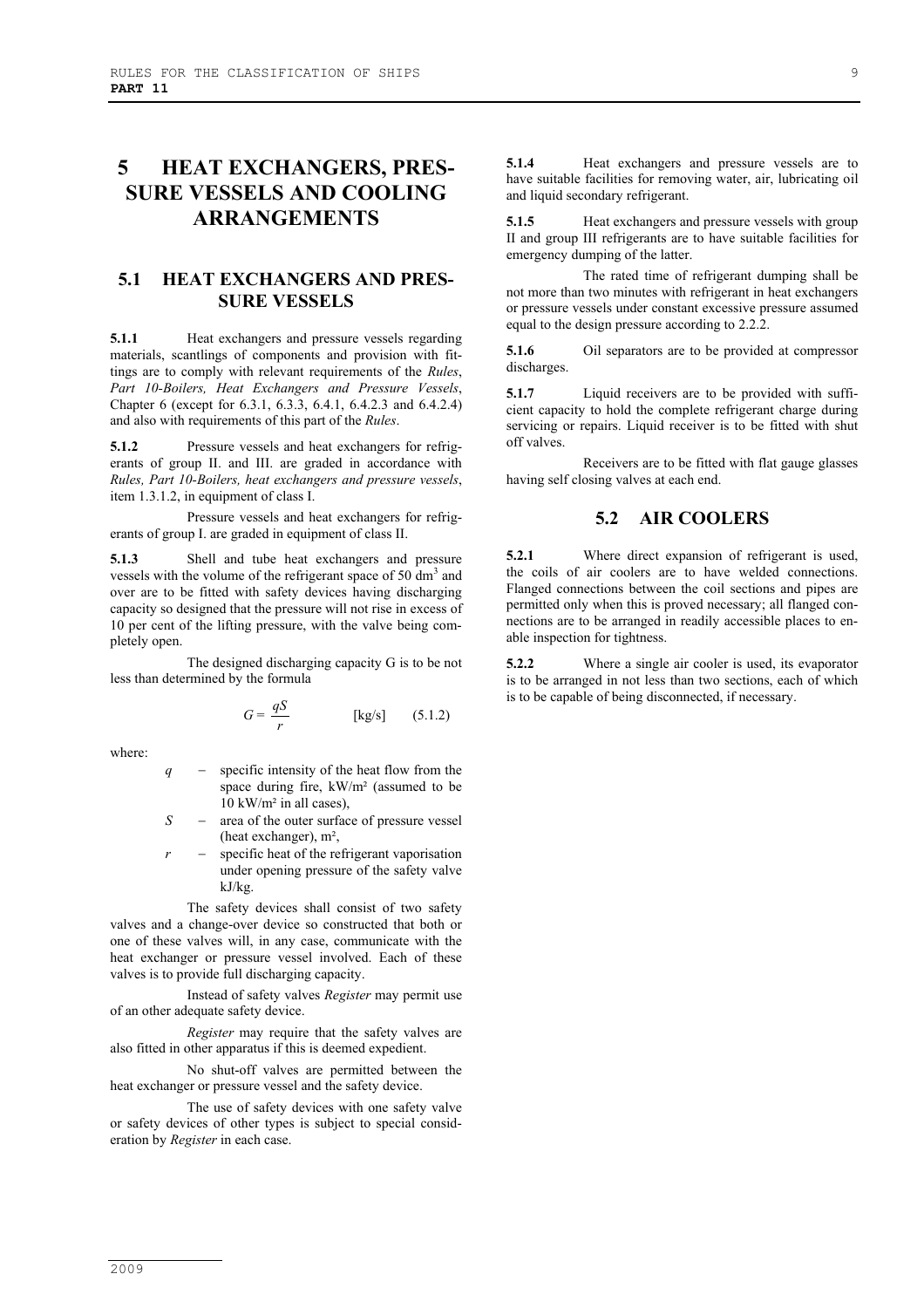# **6 FITTINGS AND PIPING**

# **6.1 FITTINGS AND SAFETY VALVES**

**6.1.1** The refrigerating plants are to be provided with shut-off, regulating and safety devices, designed for pressure of not less than 1,25 p where p is pressure as given in 2.2.2.

As a rule, steel fitting and valves are to be used. The use of other types of materials is subject to special consideration by *Register*.

The integral shut-off valves and fittings made of laminar graphite cast iron which are intended for the inlet and outlet of the refrigerant compressors, as well as the valves and fittings made of spherical graphite cast iron may be permitted when using group I and group II refrigerants at ambient temperatures of not less than  $-40^{\circ}$ C.

**6.1.2** Safety valves are to be opened at a pressure exceeding the design pressure as given in 2.2.2 by not more than 10 per cent.

### **6.2 PIPING**

**6.2.1** The piping of refrigerant, liquid refrigerant, secondary refrigerant and cooling water systems are to comply with respective requirements set out in the *Rules, Part 8- Piping*, 1.3 (except for 1.3.6 and for refrigerant piping 1.3.6 and 1.3.7), and is also to meet the requirements of this chapter.

Piping of group II and group III refrigerants and piping of group I liquid refrigerants belong to piping class I in accordance with the *Rules, Part 8-Piping*, Table 1.2.2.

**6.2.2** The piping of refrigerant and liquid secondary refrigerant is to be made of seamless pipes. The piping of the liquid secondary refrigerant is to be made of steel pipes. The joining of steel pipes carrying the refrigerant is, as a rule, are to be made by welding and, where copper pipes are concerned, by welding or brazing. Where pipes are joined with valves, mechanisms, heat exchangers and pressure vessels, detachable connections may be admitted.

**6.2.3** The refrigerant discharge piping of the compressors and refrigerant pumps is to be fitted with non-return valves. These valves may not be used for compressors working with group I refrigerant and having no discharge facilities.

**6.2.4** Refrigerant dryers for moisture absorption are to be fitted on the liquid piping carrying the refrigerant slightly soluble in water. They are to be fitted together with gauze filters in the liquid lines to the regulators or structurally connected with them.

**6.2.5** The pipes leading from safety valves (except for those in 4.1.5) are to be led overboard in a place below the waterline corresponding to the minimum draught of the ship. These pipes are to be fitted with refrigerant leak detectors and non return valve fitted directly to the ship's side.

It is permitted to discharge group I refrigerant to the open air at a position safe for persons.

**6.2.6** The pipes for refrigerant dumping from heat exchangers and pressure vessels in emergency are to terminate into a collecting pipe located outside the refrigerating machinery space, but near the access thereto. Each dumping pipe is to be fitted with shut-off valves located near the collecting pipe and refrigerant leak detectors placed after each valve. These valves are to be protected from opening by unauthorised persons and must be so constructed as to be blocked when closed. The collecting pipe of the emergency dumping is to have a non-return valve and be led overboard below the waterline of the minimum draught. To permit clearing of the collecting pipe, steam or compressed air connections are to be provided.

The inner diameters of the refrigerant emergency dumping pipes of separate heat exchangers and pressure vessels are to be not less than the diameter of the relief valve determined as required in 5.1.2. The cross-sectional area of the emergency collecting pipe is to be not less than the total cross-sectional area of three largest dumping pipes connecting on it.

**6.2.7** For the pipe led overboard in a place below the waterline, according to 6.2.5 and 6.2.6 the minimum wall thickness in all cases is to be not less than specified in the *Rules, Part 8-Piping*, column 3 of Table 1.3.4.3.

**6.2.8** Group II refrigerant piping is not to pass through accommodation spaces.

**6.2.9** Brine tanks are to have ventilating pipes led to the weather away from ventilation inlets and openings to accommodation spaces. Wire gauze is to be fitted to the ventilating pipe outlets.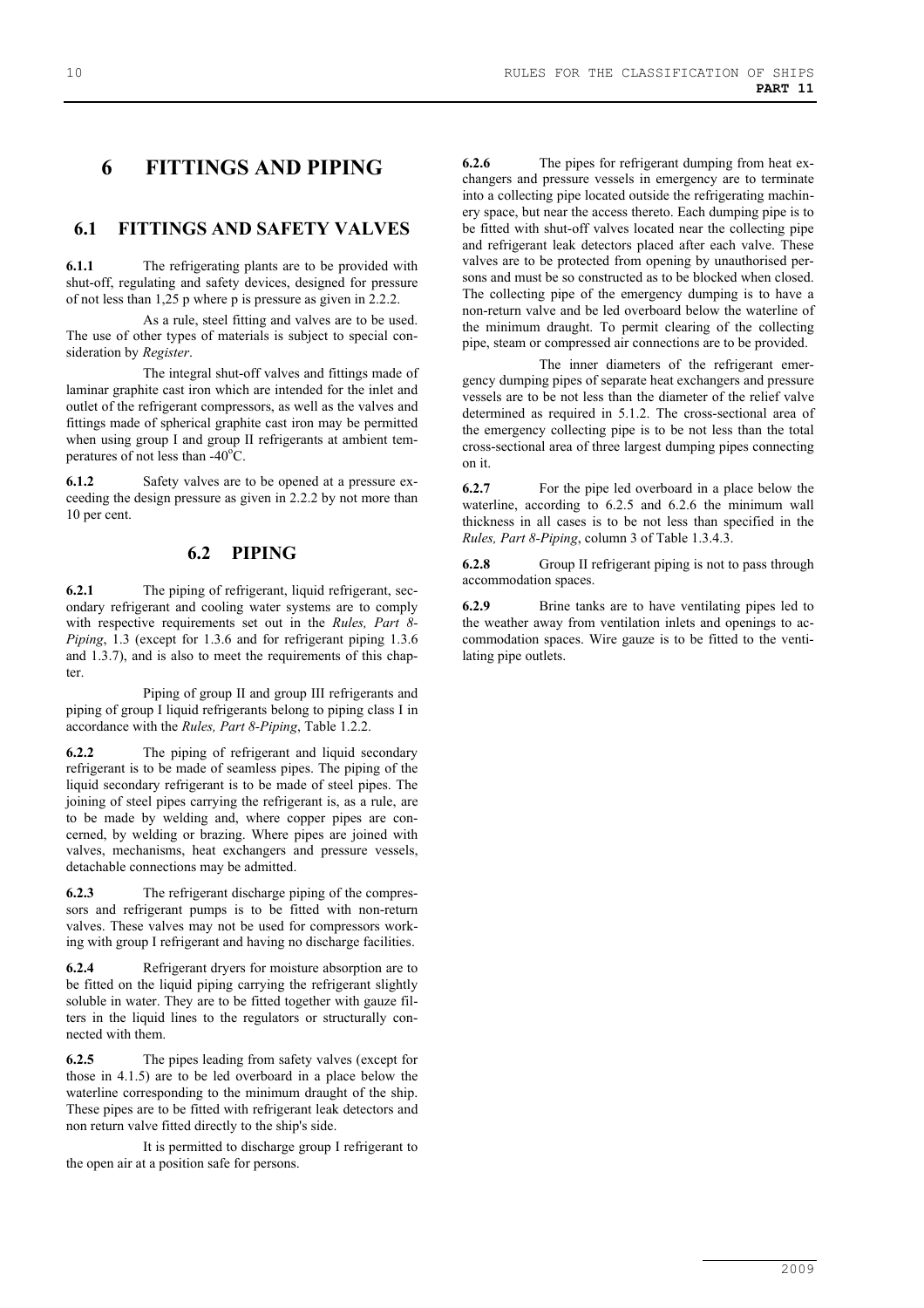# **7 INDICATING AND MEASUR-ING INSTRUMENTS AND AUTO-MATIC DEVICES**

# **7.1 INDICATING AND MEASURING INSTRUMENTS**

**7.1.1** The compressors and apparatus of the refrigerating plants are to be fitted with suitable devices to permit the working parameters being monitored. Besides, the arrangement should be provided for the possibility of installing additional indicating and measuring instruments required when testing the plant.

**7.1.2** Indicating and measuring instruments are to be placed in readily accessible and visible positions. The scales are to be placed in readily accessible and visible positions. The scales are to bear clear marks indicating the minimum and maximum admissible values of the parameters controlled.

Indicating and measuring instruments, except the temperature measuring instruments, are to be checked and accepted by the authorities which are recognised by *Register*.

#### **7.2 AUTOMATIC DEVICES**

**7.2.1** Automatic systems as well as the elements and components constituting these systems are to comply with requirements stated in the *Rules, Part 13-Automation*.

**7.2.2** Where automatic control of the refrigerating plant is used, facilities for manual operation are also to be available. Manual operation may not be provided if two automation devices are fitted.

**7.2.3** The refrigerant compressors are to be provided with automatic devices capable of stopping the compressors in case of:

- .1 inadmissible drop of suction pressure;
- .2 inadmissible rise of discharge pressure;
- .3 inadmissible drop of lubricating oil pressure;
- .4 inadmissible rise of refrigerant discharge temperature (intended for the refrigerating plants working with group II and group III refrigerants, as well as for automated refrigerating plants with unmanned service);
- .5 inadmissible axial rotor displacement of centrifugal compressor;
- .6 inadmissible temperature rise in sliding bearings of centrifugal compressors.

**7.2.4** Liquid separators, intermediate vessels and liquid refrigerant receivers (where pumps are used for refrigerant circulation), as well as free-level type evaporators are to be fitted with automatic devices capable of:

.1 maintaining constant level of refrigerant liquid necessary for proper work of the evaporator, or maintaining constant temperature of vapour superheating;

- .2 stopping the delivery of refrigerant liquid into evaporators and any type of intermediate vessels, in case of compressor shutdown;
- .3 stopping the compressor, should the level of refrigerant liquid rise inadmissible.

**7.2.5** Plant incorporating shell and tube type evaporators is to be fitted with automatic devices capable of:

- .1 stopping the compressor, should the circulation of the refrigerant liquid inside the evaporator be impeded, or when cutting off this evaporator from the refrigerant system;
- .2 stopping the compressor, should the temperature of refrigerant liquid drop inadmissible.

**7.2.6** The refrigerating plants are to be provided with signal devices (general alarm) which shall give warnings at refrigerating plant control station after interruption of operation of protective automatic devices specified in 7.2.3 to 7.2.5.

Possibility of decoding the above mentioned signals at the local control station shall be provided.

**7.2.7** In ships having an automation mark in the class notation, according to the *Rules, Part 1-General requirements*, 2.2.2.3, the automated refrigerating plants are to be provided with:

- .1 indicating instrument showing the refrigerating plants are working or not; and
- .2 warning signal device indicating deviation of temperature in refrigerating spaces from the temperature required for the cargo carried.

**7.2.8** The automated refrigerating plants with unattended operation and the refrigerating plants working with Group III refrigerant are to be provided with gas detecting sensors which actuate alarms at the refrigerating plant control station in case of the refrigerant leak.

**7.2.9** The refrigerating plants of ships having an automation mark in the class notation according to the *Rules, Part 1-General requirements*, 2.2.2.3 are to comply with the relevant requirements of the *Rules, Part 13-Automation*, Chapter 4 and 5.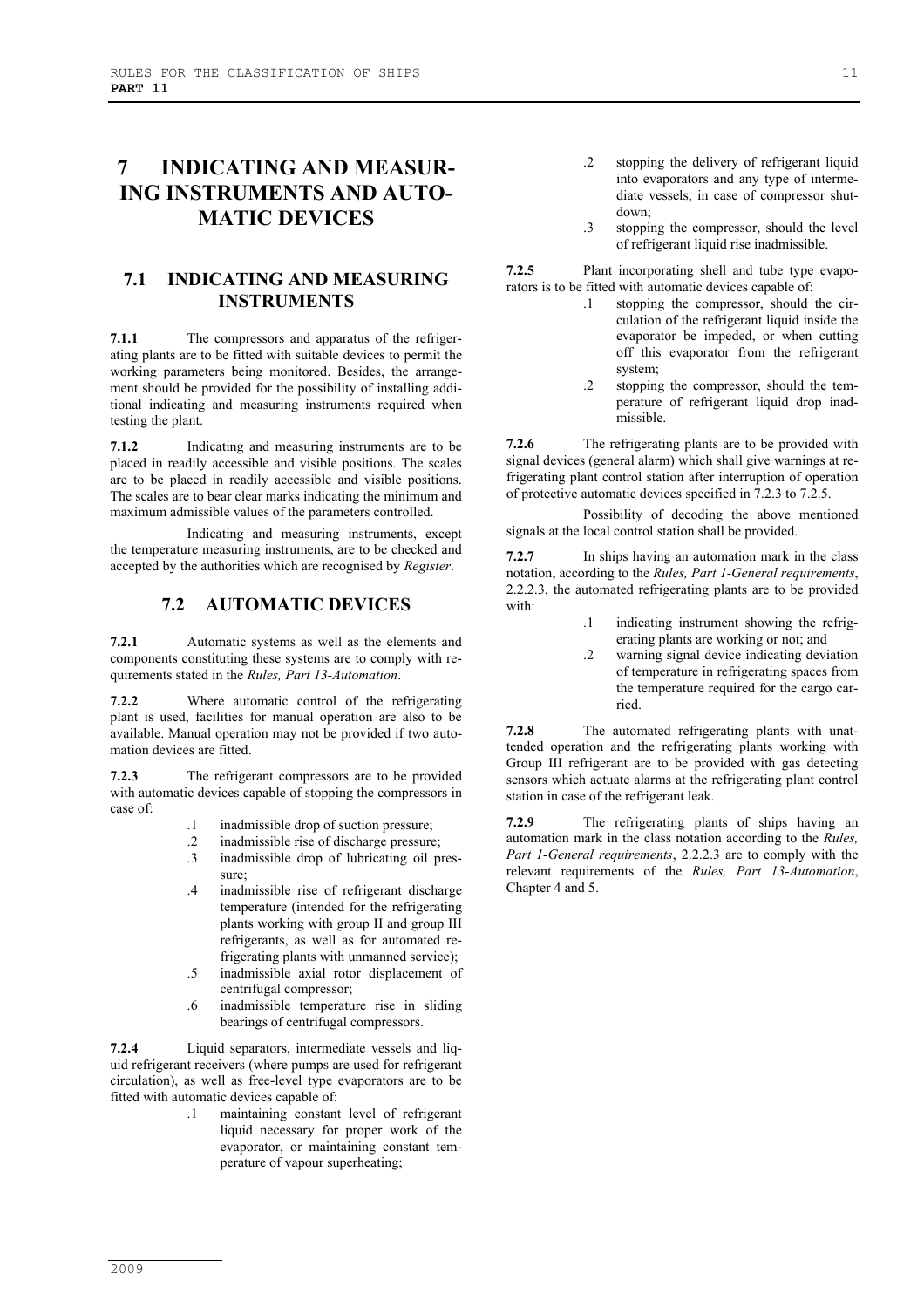# **8 INSULATION**

### **8.1 INSULATION OF THE REFRIG-ERATED SPACES**

**8.1.1** All metallic work of ship's hull inside the refrigerated cargo spaces is to be efficiently insulated.

**8.1.2** The insulating materials adopted for refrigerated cargo spaces are to have adequate resistance to adverse biological factors and are to be of the type that does not give off any odour. The insulating materials are to be approved by *Register*.

**8.1.3** Surfaces of the fuel tank bulkheads and the double bottom tank top in way of fuel tanks should be covered with the chocks of oil resisting and inodorous material before putting the insulation.

**8.1.4** Care should be taken to prevent the insulation from infiltration with moisture, or, alternatively, suitable means for drying it during service, as well as protective measures against damage by rodents, are to be provided.

**8.1.5** The insulation of refrigerated cargo spaces is to be covered with appropriate lining or other protective coating. In places where insulation linings may be crushed by cargo, they are to be suitably protected.

**8.1.6** The insulation in freezing chambers is to comply with requirements of 3.3.7, 8.1.2, 8.1.4 and 8.1.5.

# **8.2 INSULATION OF PIPING**

**8.2.1** Where pipes are carried through bulkheads and decks, no direct contact with surfaces they pierce is permitted to prevent heat exchange.

**8.2.2** Provision is to be made for protecting the insulation of piping from dampness.

**8.2.3** Insulation of pipelines shall be of fire resisting materials in accordance with the *Rules, Part 17, Fire Protection*, 2.1.1.8. This requirement does not apply to insulation of pipelines within areas of refrigerated cargo spaces and refrigerated spaces.

**8.2.4** Materials which prevent condensation and the glues used with the insulation as well as the insulation of fittings may not comply with the *Rules, Part 17, Fire Protection*, 2.1.1.8, provided that their quantity is minimum and surface of their open parts have low flame spread characteristics.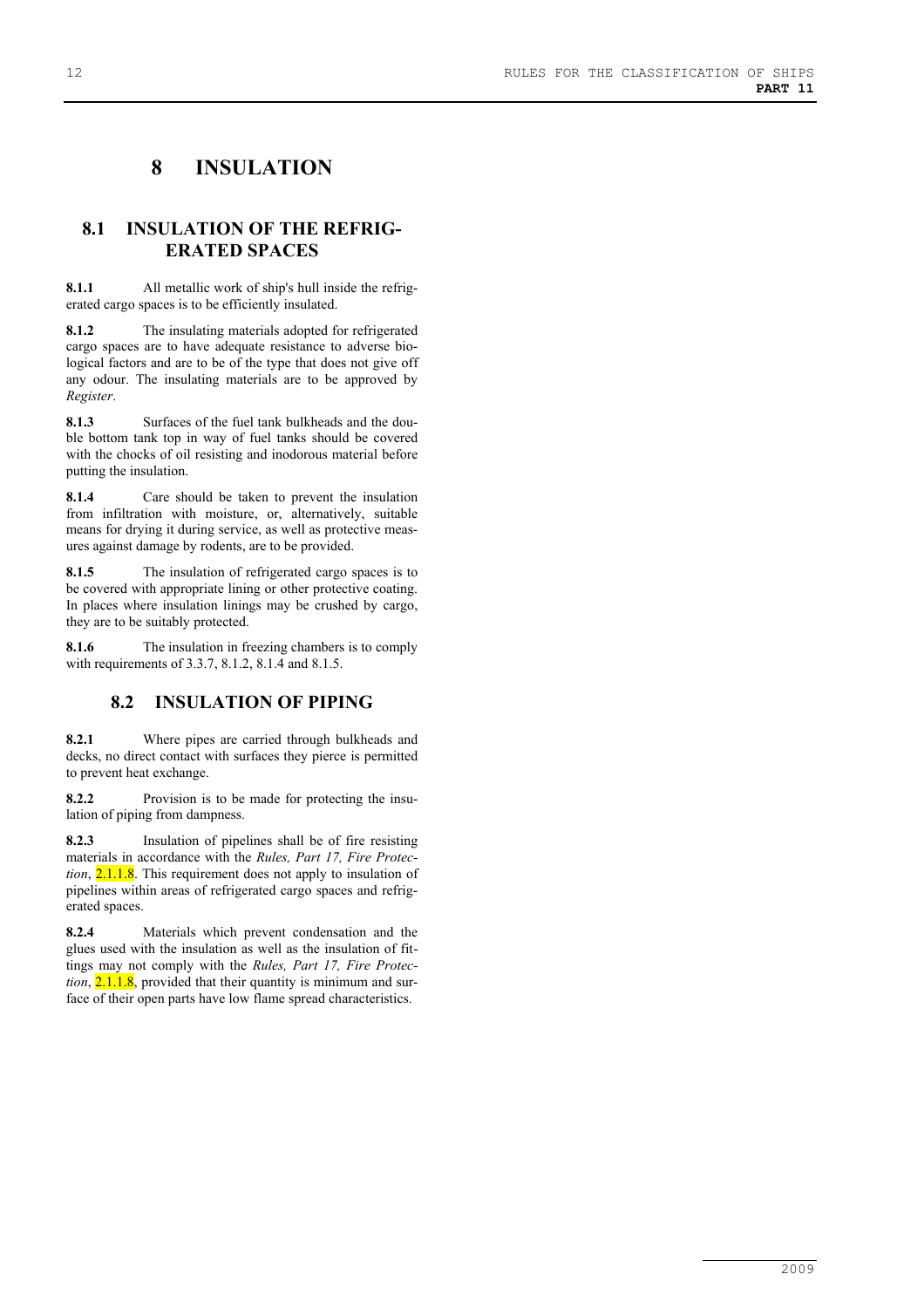# **9 TESTS**

#### **9.1 TESTS AT MAKER'S WORKS**

**9.1.1** Tests of the refrigerating plant components listed in this chapter are to be carried out in the presence of a surveyor of the *Register*.

**9.1.2** Hydraulic tests for strength of the components working under the refrigerant pressure are to be carried out at a test pressure of not less than 1,5 p where p is in accordance with 2.2.2, with the exception of reciprocating compressor crankcases which are to be subjected to a test pressure of not less than the design pressure.

Components working under the pressure of liquid secondary refrigerant or water are to be tested at a hydraulic pressure of 1,5 times the working pressure, but not less than 0,4 MPa.

**9.1.3** Pneumatic leak tests of the components working under the refrigerant pressure are to be carried out at a test pressure of not less than the design pressure assumed according to 2.2.2 with the exception or reciprocating compressor crankcases for which the test pressure is to be not less than 0,8 times the design pressure.

**9.1.4** Fittings in assembly and automatic devices provided with shut-off facilities in addition to the above mentioned tests shall be subjected to a leak test by pneumatic pressure equal to the designed pressure in accordance with 2.2.2.

**9.1.5** The machinery and equipment specified in 1.3.2 after assembling are to be tested in accordance with requirements of the *Rules, Part 9-Machines*, 1.4.

### **9.2 TESTING OF REFRIGERATING PLANTS ON BOARD SHIP**

**9.2.1** After the refrigerating plant has been completely assembled on board, the entire refrigerant systems is to be subjected to gas leak tests at a working pressure in accordance with 2.2.2.

**9.2.2** Tests on board may be carried out with dry air, carbon dioxide or nitrogen.

**9.2.3** Upon leak testing the refrigerant system is to be dried. Refrigerant system is to be subjected to the vacuumtight tests at a residual pressure of not more than 1,0 kPa.

**9.2.4** After the system has been filled with refrigerant all joints and fittings are to be checked for leak.

**9.2.5** All the pipes of liquid secondary refrigerant and of the cooling water, together with pertaining fittings are to be tested on board ship on tightness in normal operating conditions.

**9.2.6** Where air circulating fans and fans for fresh air ventilation of cargo spaces are provided, it is to be ascertained that the velocity of circulating air and the state of air circulation are satisfactory.

**9.2.7** Automatic control devices, safety devices and alarms are to be checked that they operate satisfactory.

**9.2.8** The refrigerating plant is to be operated to demonstrate its ability to operate with all possible variations in connections that can be made with compressors, condensers and evaporators.

**9.2.9** To check the fulfilment of the requirements of 2.3 the refrigerating plant is to be subjected to the refrigerating capacity tests, as follows:

- .1 Refrigerated cargo spaces are to be cooled down to the required temperature. After achieving the required temperature in refrigerated cargo spaces, it is to be maintained constant without any adjustment of the output of the refrigerating plant.
- .2 Upon achieving balance condition (temperature in refrigerated space does not vary by more than  $\pm 0.5^{\circ}$ C in each hour), the necessary measurements are to be taken once an hour for at least six hours in order to calculate the mean coefficients of overall heat transmission.

Records of measurements and calculations are to be submitted to the Register for evaluation.

It is to be ascertained that the heat leakage obtained by this test is not more than the designed value taken in the calculation of the refrigerating capacity (demand).

.3 Outside surfaces of the bulkheads, shell, decks, openings as well as pipe and cable penetrations are to be checked for excessive condensation or frost indicative of voids and thermal bridges in the insulation.

**9.2.10** The defrosting arrangements for air coolers are to be tested for satisfactory operation.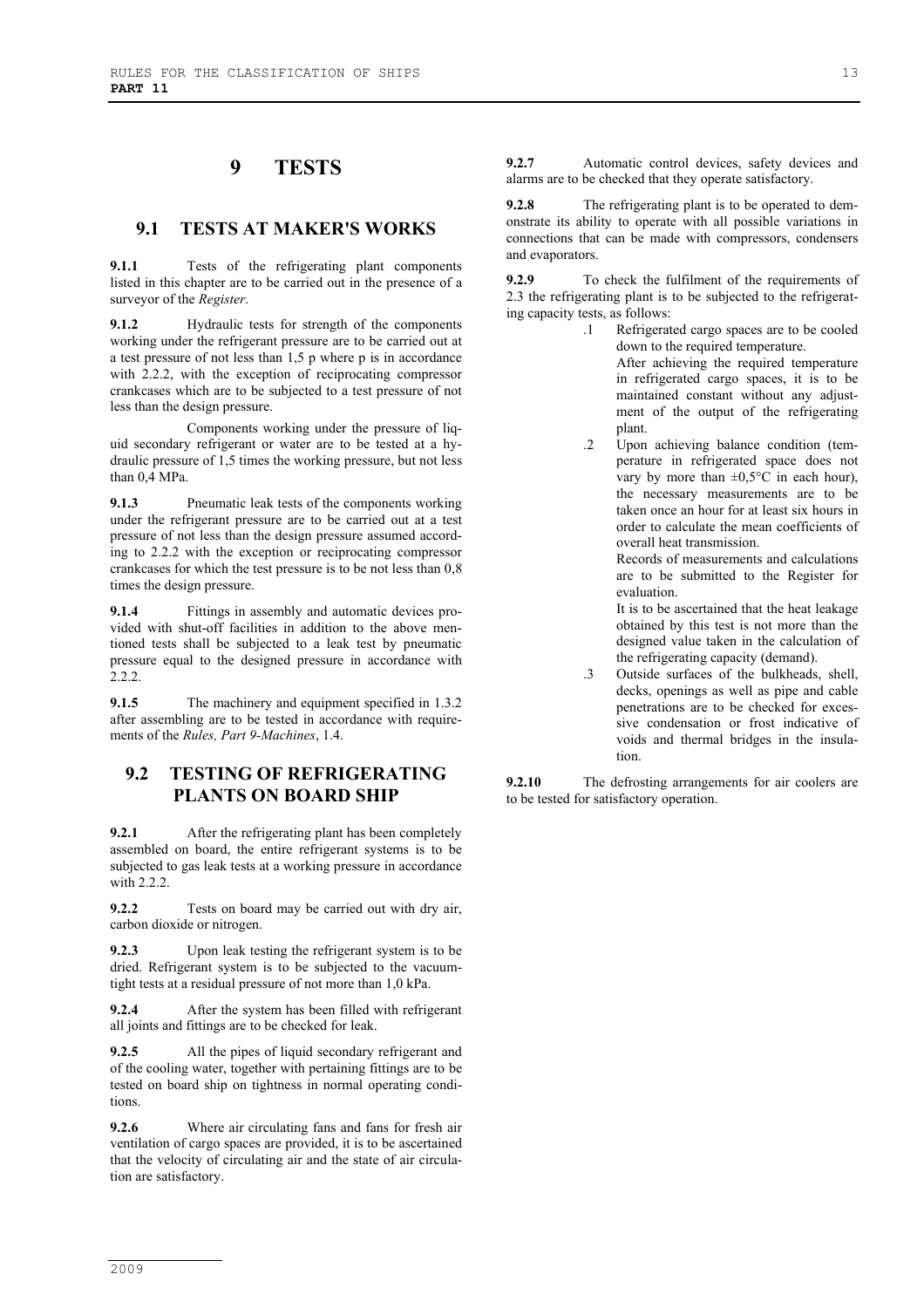# **10 SPARE PARTS**

#### **10.1 GENERAL REQUIREMENTS**

**10.1.1** Each refrigerating plant is to be provided with spare parts carried on board to an extent that is not less than required in this Chapter.

**10.1.2** The spare parts are to be secured in accessible positions marked and protected against corrosion in an effective way.

# **10.2 MINIMUM REQUIRED SPARE PARTS**

**10.2.1** Compressors, pumps and internal combustion engines driving the compressors are to be supplied with spare parts according to provisions of the *Rules, Part 7-Machinery Installations*, Chapter 5.

Electric motors of compressors, pumps and fans are to be supplied with spare parts according to provisions of the *Rules, Part 12-Electrical Equipment*, Chapter 4.

**10.2.2** Apart from the requirements of 10.2.1, the refrigerating plants are to be supplied with spare parts in accordance with Table 10.2.2.

| No.                                                                                                  | Item                                                                                        | Quantity                  |  |  |
|------------------------------------------------------------------------------------------------------|---------------------------------------------------------------------------------------------|---------------------------|--|--|
| $\overline{1}$                                                                                       | Compressor piston with connecting rod complete, of each type used                           |                           |  |  |
| $\sqrt{2}$                                                                                           | Compressor crankshaft seal of each type used                                                |                           |  |  |
| $\overline{\mathbf{3}}$                                                                              | Liner of compressor cylinder of each size and type used                                     |                           |  |  |
| $\overline{4}$                                                                                       | Blades of rotary compressor of each size and type used                                      | 1 set for 1<br>compressor |  |  |
| 5                                                                                                    | Fan impeller with shaft, for refrigerated spaces and freezing chambers<br>of each type used |                           |  |  |
| 6                                                                                                    | Refrigerant expansion valve of each size and type used                                      |                           |  |  |
| $\boldsymbol{7}$                                                                                     | Assorted cocks, valves and fittings of each size and type used                              |                           |  |  |
| 8                                                                                                    | Gaskets and packings of each size and type used                                             |                           |  |  |
| 9                                                                                                    | Thermometers, pressure gauges and vacuum gauges of each size and<br>type used               |                           |  |  |
| 10                                                                                                   | Safety valves springs of each size used                                                     |                           |  |  |
| 11                                                                                                   | Leak detector, where freon is refrigerant                                                   |                           |  |  |
| 12                                                                                                   | Areometer (only where the brine is used)                                                    |                           |  |  |
| Note:                                                                                                |                                                                                             |                           |  |  |
| 1) Rapid wearing parts of seals may be provided for spare parts only if construction allows exchange |                                                                                             |                           |  |  |

#### **Table 10.2.2**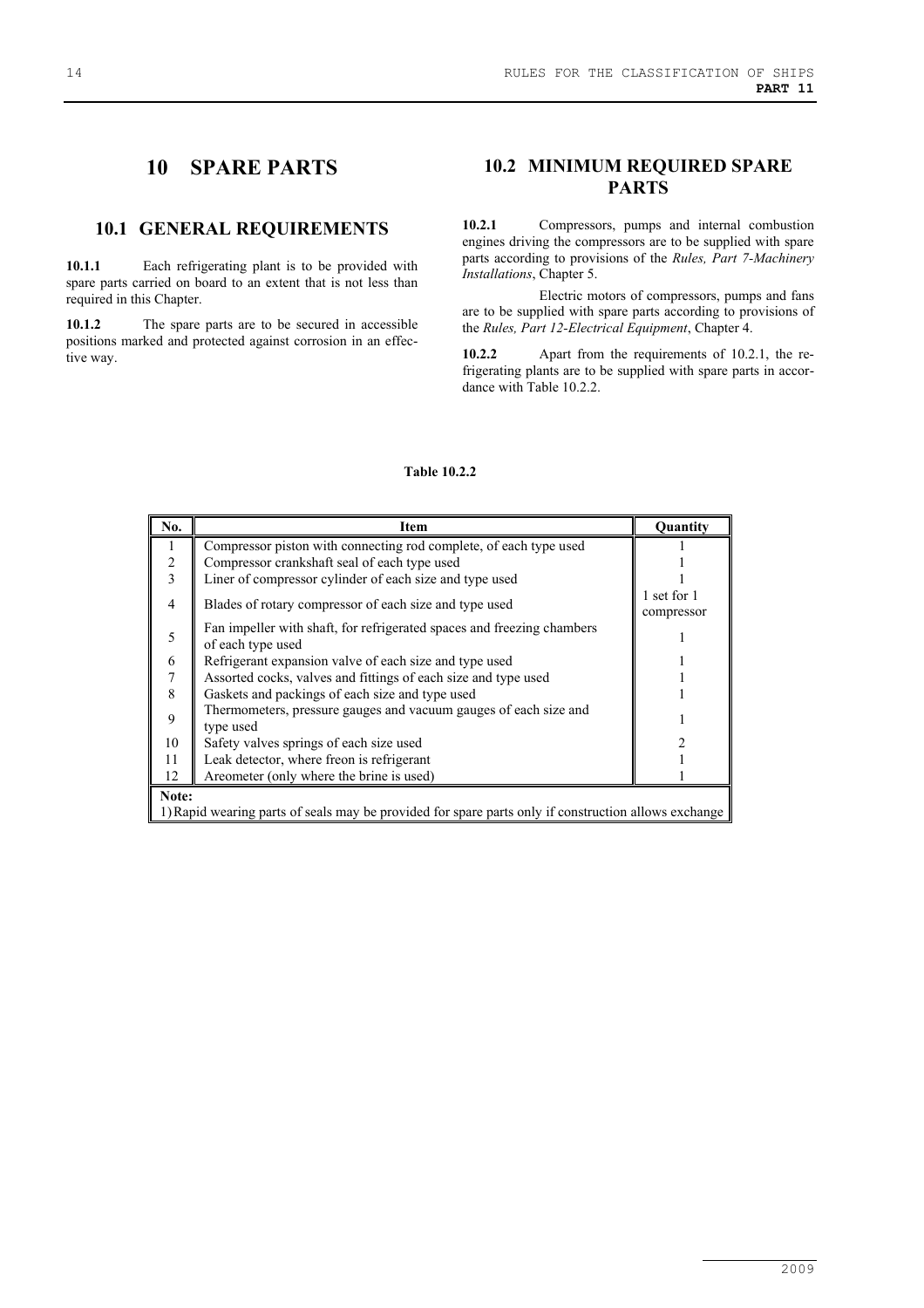# **11 CONTROLLED ATMOS-PHERE SYSTEMS**

#### **11.1 GENERAL**

**11.1.1** The requirements of this Chapter are applicable to systems installed on board, either temporary or permanent, for generating and supplying nitrogen enriched gases to the refrigerated cargo spaces and for controlling the atmosphere in those spaces. Generation and supply of other non-toxic gases for this purpose will be subject to special consideration.

**11.1.2** Portable Nitrogen generating equipment intended to serve multiple ships is to comply with all the relevant requirements of this Chapter and is to be approved in consideration with the specific ships it is intended to serve.

**11.1.3** The Nitrogen generating equipment is to be designed, manufactured and installed in accordance with good commercial practice and is to be suitable for intended service conditions including the marine environment.

**11.1.4** The following plans and data are to be submitted for approval:

- − Capacity calculation for the Nitrogen plant Arrangements for controlling the  $CO<sub>2</sub>$  in cargo hold
- − Details of CO2 and Ethylene scrubber
- Details of compressors and prime movers
- − Details of the pressure vessels and heat exchangers
- − General arrangement of Nitrogen generation plant, indicating location and access
- − Ventilation details of Nitrogen generator space
- Piping system, arrangement and details
- Arrangements to render cargo spaces gas tight; to include details of liquid sealed traps
- − Arrangements for pressure and vacuum relief in cargo spaces
- − Ventilation arrangements, for designated controlled atmosphere spaces, and adjacent spaces
- Schematic diagram of control and monitoring systems
- − One line electrical wiring diagram and details of the power supply
- − Details of the gas analysing system
- − A list of alarms and displays
- − Details of the humidification system
- − Details of personnel safety equipment
- − Operations, equipment and procedure manual

| <b>Item</b>              |                                                                 | <b>Display</b>       | <b>Alarm</b>                | <b>Remarks</b>                        |
|--------------------------|-----------------------------------------------------------------|----------------------|-----------------------------|---------------------------------------|
|                          | Automatic stop                                                  |                      | Activated                   |                                       |
| Compressor               | Lubricating oil                                                 | Pressure             | Low                         | Automatic stop<br>(Low pressure)      |
|                          | Discharge line - Pressure                                       | Pressure             | High                        | Automatic stop<br>(High pressure)     |
|                          | Suction line - Pressure                                         | Pressure             | Low                         |                                       |
|                          | Spaces under controlled<br>atmosphere                           | Content              | Deviation from<br>set point |                                       |
|                          | Accessible spaces/cargo spaces<br>adjacent to spaces under C.A. | Content              | Low                         |                                       |
| $O2$ Content             | Gas generating compartments                                     | Content              | Low                         |                                       |
|                          | Gas generating container                                        | Content              | Low                         |                                       |
|                          | Cargo spaces with containers under<br>controlled atmosphere     | Content              | Low                         |                                       |
|                          | Accessible spaces containing<br>scrubber units and gas piping   | Content              | Low                         |                                       |
| CO <sub>2</sub> Content  | Space under controlled atmosphere                               | Content              | Deviation from set<br>point |                                       |
| Gas Measuring            | Failure                                                         |                      | Failure                     |                                       |
| System                   | Accuracy                                                        |                      | Out of range                |                                       |
| Humidification<br>System | Relative humidity                                               | Relative<br>humidity | Deviation from<br>set point | If humidification system<br>is fitted |
|                          | Pressure                                                        | Pressure             | Deviation from              |                                       |
| Gas Supply               | Temperature                                                     | Temperature          |                             |                                       |
| main                     | Content                                                         |                      | set point                   |                                       |
|                          | Flow                                                            |                      |                             |                                       |

#### **Table 11.1** Instrumentation and Alarms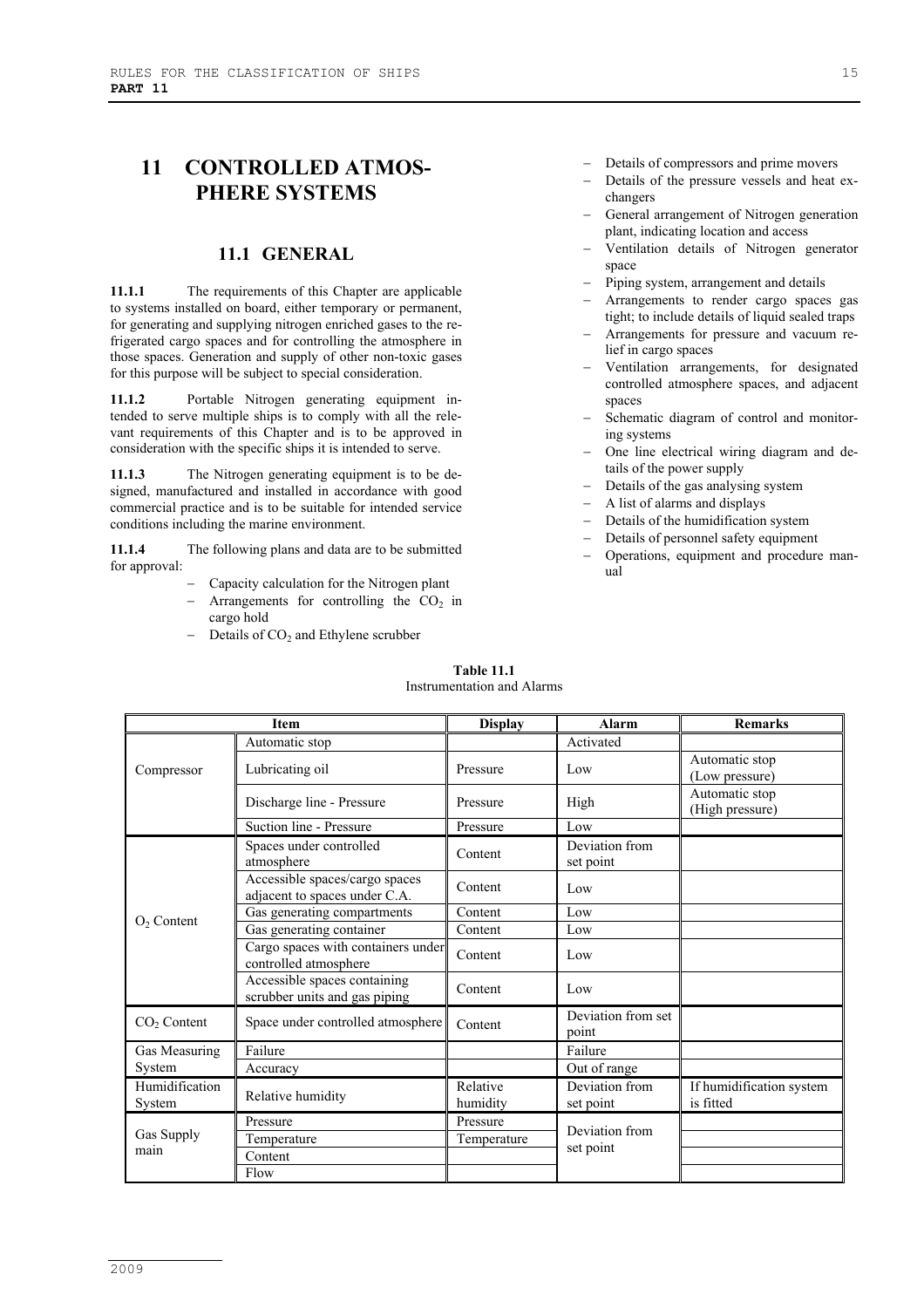#### **11.2 DESIGN CONSIDERATIONS**

**11.2.1** The controlled atmosphere plant is to be able to achieve and maintain the  $O<sub>2</sub>$  levels in the designated spaces within a range between  $2\%$  and  $10\%$  by volume. However,  $O_2$ levels outside this range will be considered depending on the cargoes carried.

**11.2.2** The controlled atmosphere plant is also to include equipment for controlling the  $CO<sub>2</sub>$  levels in the designated spaces within the pre-requisite ranges.

 $CO<sub>2</sub>$  levels may be controlled by means of nitrogen purge.

#### **11.2.3 Capacity**

.1 Volumetric capacity of the Nitrogen plant is to be such that the Oxygen content in the refrigerated cargo hold spaces can be reduced to value below 5% within 24 hours, in accordance with the following equation:

where:

- *Q* = 0,07 *V*
- $Q[m^3/h]$  Nitrogen generating capacity, delivering 3% oxygen, at standard atmospheric conditions; and,
- $V$   $\text{Im}^3$ ] - General cargo carriers: internal volume of all empty cargo spaces simultaneously under controlled atmospheres, exclusive of insulation.
	- − Container carriers: Total empty internal volume of all containers simultaneously under controlled atmosphere.
	- − Combined general cargo and container carriers: Sum of volumes calculated as above.
	- .2 The required capacity of controlled atmospheres may vary due to variations in types of cargoes, sealing arrangements and other relevant parameters and therefore is to be specified by the designer/Owner. The specified capacity of the system is to be indicated on the submitted plans.

**11.2.4** The Nitrogen generating equipment is to be capable of delivering its rated capacity against a back pressure at the cargo space inlet equal to the pressure setting of the PV valve which is protecting that space.

### **11.3 NITROGEN GENERATOR**

#### **11.3.1 Compressor**

.1 Nitrogen generating systems utilising compressors are to be provided with two or more compressors and prime movers which together will be capable of delivering the rated capacity. Each compressor is

to be seized so that with one compressor out of operation, the system is to be able to maintain the  $O<sub>2</sub>$  content in all designated cargo spaces within the range specified in 11.2.1 above.

.2 Alternatively, one compressor and prime mover may be accepted if the compressor is capable of delivering the specified capacity and provided that spares for the compressor and prime mover are carried to enable any failure of the compressor and prime mover to be rectified on board.

#### **11.3.2 Gas Separator**

Where membrane gas separators are used, the system is to be arranged such that 20% of the total capacity required in accordance with 11.2.3 is maintained in reserve. Arrangements utilising other types of gas generating processes are to be not less effective.

# **11.4 LOCATION AND ACCESS FOR COMPARTMENTS CONTAINING GAS GENERATING EQUIPMENT**

**11.4.1** The gas generating equipment is to be located in a separate gas generator compartment or in a container located on the open deck.

**11.4.2** Where the gas generating equipment is located in a dedicated gas generator compartment, the following requirements are to be met:

- .1 Equipment for generation, storage, distribution and regulation of controlled atmosphere gases only are to be located in such space.
- .2 Access to this space is to be provided only from the open deck.
- .3 The space is to be separated by gastight steel bulkheads and decks from the adjacent spaces.
- .4 All penetrations of the space boundaries are to be made gas tight.
- .5 The space is to be provided with an independent mechanical ventilation system of the exhaust type giving at least 20 air changes per hour based on total volume of the space.
- .6 Ventilation ducts from this space are not to pass through accommodation spaces, service spaces, machinery spaces or control stations.
- .7 All ventilation outlets from spaces under controlled atmosphere are to be located at least 2 m above the open deck and 5 m away from air inlets and openings to accommodation spaces, service spaces, machinery spaces and other similar manned spaces.
- .8 Means for stopping ventilation fans and closing all the openings to the gas genera-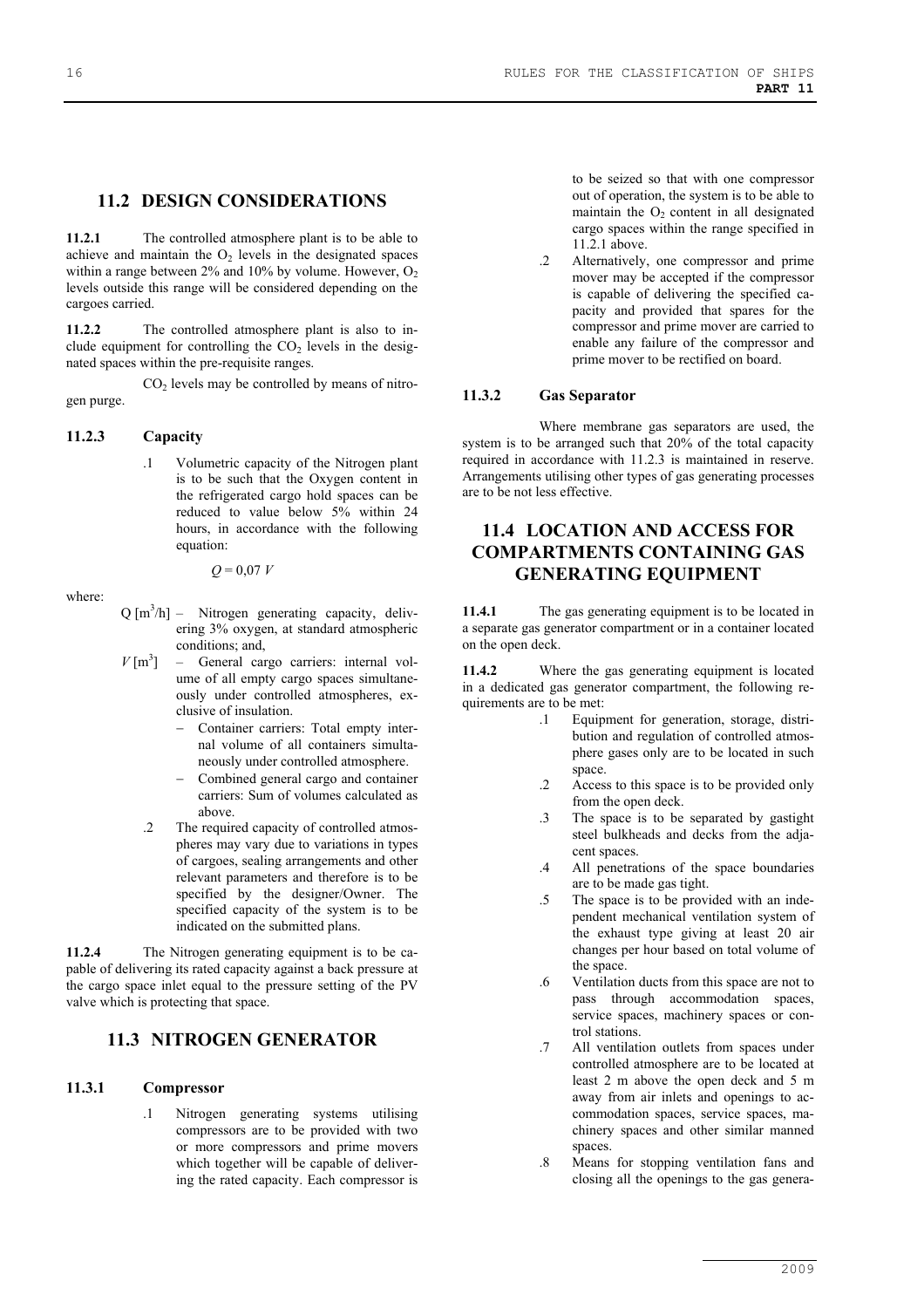tor compartment are to be provided from outside of the space.

- .9 This space is to be designated as a dangerous area and notices are to be posted to that effect.
- .10 Means are to be provided for stopping the gas generator from outside of the space.

**11.4.3** Where the gas generating equipment is located in a container positioned on the open deck, the following requirements are to be met:

- .1 The container is to be provided with a mechanical ventilation system of the exhaust type giving at least 20 air changes per hour based on total volume of the container.
- .2 The outlets of the ventilation exhaust ducts from the container are to be located such that the exhaust cannot enter enclosed spaces on the vessel.
- .3 Means for stopping the ventilation fans and closing all the openings to the gas generator container are to be from outside.
- .4 Unrestricted access to the container is to be possible under all loading conditions.
- .5 Two portable fire extinguishers complying with *Rules, Part 17-Fire protection*, item 5.1.2 are to be provided inside the container, of which one is to be stowed near the entrance to the container. Where the compressors are driven by internal combustion engines and the fuel tanks are located inside the container, an approved fixed fire extinguishing system complying with *Rules, Part 17-Fire protection*, item 3.1.2 may be required, depending upon the arrangement.
- .6 The container is to be designated as a dangerous area and notices are to be posted to that effect.
- .7 Means are to be provided for stopping the gas generator from outside of the container.
- .8 The container is to be properly secured to the vessel. The container is to be designed considering proper support for the equipment and is to be suitable for the marine environment.

# **11.5 GAS AND COMPRESSED AIR PIP-ING SYSTEM**

#### **11.5.1 Installation**

- .1 Where flexible hoses on deck are intended to be used for the supply of Nitrogen gas to the refrigerated cargo spaces, they are to be of an approved type complying with the requirements of *Rules, Part 8-Piping*, item 1.3.18. Means are to be provided for protecting these hoses against damage.
- .2 Permanently installed piping system for the supply and distribution of Nitrogen

 $(N_2)$  gas is to be in compliance with *Rules*, *Part 8-Piping*.

A positive closing isolation valve is to be fitted in the gas supply line at the inlet to the refrigerated cargo space. This valve arrangement is to be in accordance with 11.5.2.1 or 11.5.2.2 of this Chapter.

- .3 Exhaust of  $O_2$  and  $N_2$  enriched gases from Nitrogen generators are to be led to a safe location in the weather, at least 2m above the open deck and 5m away from ventilation inlets and openings to enclosed spaces.
- .4 Gas pipes are not to pass through accommodation spaces, ducts or tunnels.
- .5 Gas pipes passing through service, machinery and control spaces are to be led through gas tight pipes.

#### **11.5.2 Valve and Fittings**

- .1 Each gas inlet line to an individual controlled atmosphere space is to be equipped with two shut-off valves and an intermediate vent valve. Discharge from the vent valve is to be led to a safe location in the weather, away from ventilation inlets and openings to enclosed spaces. The shut-off valves are to be provided with arrangements for locking in the closed position.
- .2 If a portable Nitrogen generating plant is used, the arrangement in 11.5.2.1 may be dispensed with if it is not possible to supply Nitrogen to more than one space at a time. In this case, each permanent gas inlet line is to be equipped with a screw down non return valve provided with arrangements for locking it in the closed position.
- .3 Filters are to be provided in the air supply to membrane separators to ensure filtration of oil, debris and water particulate.

#### **11.6 SAFETY RELIEF DEVICES**

**11.6.1** Safety relief devices are to be provided in each section of pipe that may be isolated by valves and may build up a pressure in excess of the design pressure. Discharges from relief valves on gas lines are to be led to the weather, at least 2m above the open deck and 5m away from ventilation inlets and openings to enclosed spaces.

**11.6.2** Each air compressor for the nitrogen generating plant is to be provided with a relief valve on the discharge side.

**11.6.3** Pressure vessels with isolating valves are to be equipped with a pressure relief valve set to relieve at a pressure not greater than the design pressure.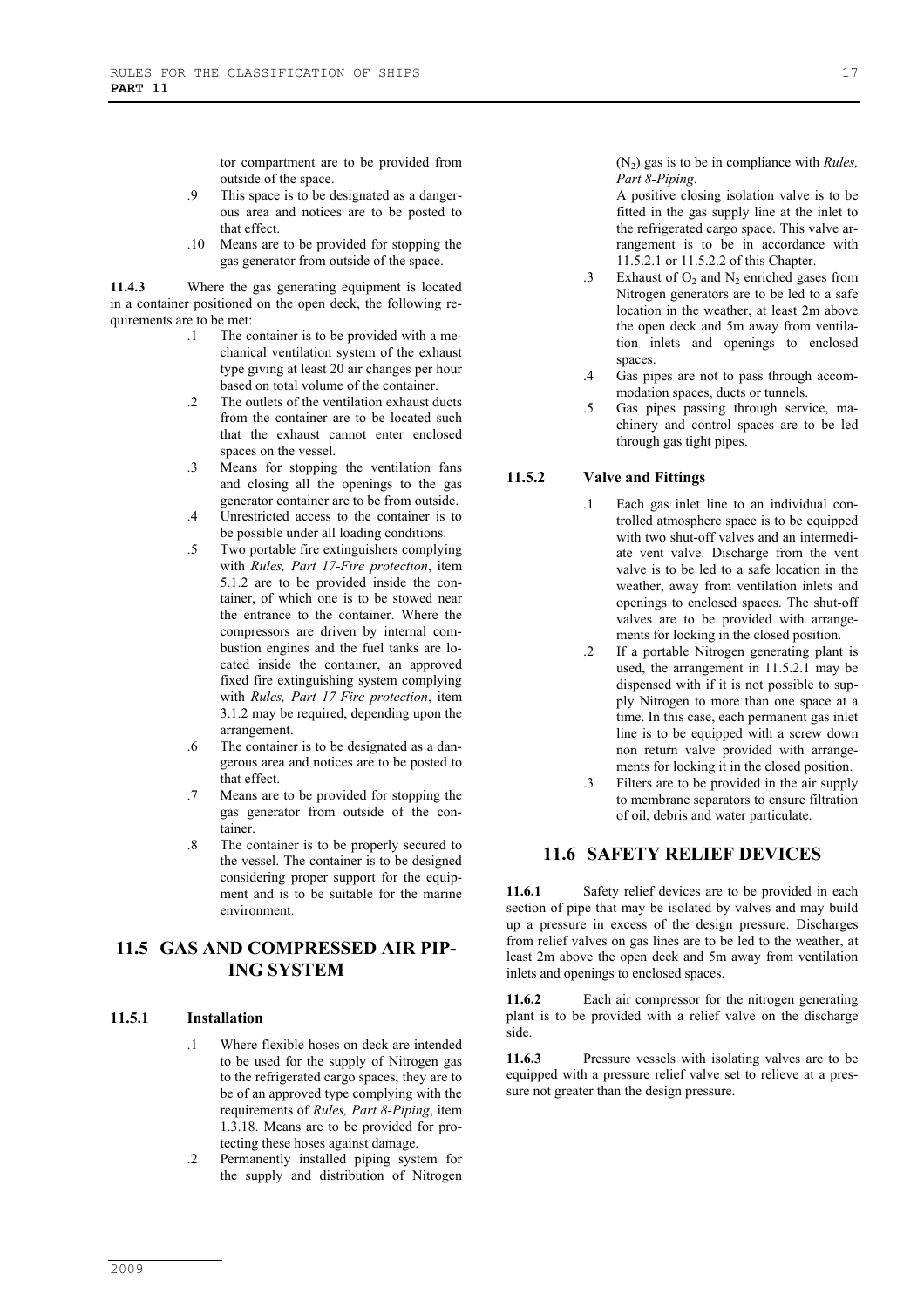# **11.7 CARGO SPACES UNDER CON-TROLLED ATMOSPHERE AND ADJA-CENT SPACES**

#### **11.7.1 General**

- .1 Where the tween-deck spaces within cargo holds are fitted with separate means of maintaining controlled atmosphere conditions, each tween-deck space is to be considered an independent gas tight compartment. For container carriers where the containers stowed under deck are supplied with a low oxygen atmosphere, each container is to be considered a gas tight compartment.
- .2 Each cargo space under controlled atmosphere conditions is to be made gas tight as far as practicable. The arrangements are to be such as to ensure that when cargo space is pressurised with an over pressure of 20 mm of water column, the time taken for a 40% pressure drop is greater than 16 minutes.
- .3 Openings for all pipes, ducts, cables, sensors, sampling lines and other fittings passing through the decks and bulkheads are to be suitably sealed and made airtight.
- .4 Hatch covers and doors to spaces under controlled atmosphere are to be provided with locking arrangements and warning notices informing about the low oxygen atmosphere.
- .5 Warning notices are to be posted at all openings to spaces under controlled atmosphere to prevent inadvertent opening while the space is under the controlled atmosphere.

#### **11.7.2 Pressure and Vacuum Considerations**

- .1 Each cargo space or compartment under controlled atmosphere is to be provided with a pressure and vacuum relief valve (PV valve) to limit the positive and negative pressure below that for which the space is designed.
- .2 The pressure relieving capacity of the PV valve is to be such as to ensure that the pressure in the space does not exceed the design limits referred to in 11.7.2.1 above, when the gas generating unit is delivering at its maximum capacity to a single cargo space or compartment.
- .3 Outlets of PV valves are to be located at least 2m above the open deck and 5m away from air inlets and openings to accommodation spaces, service spaces, machinery spaces and other similar manned spaces.
- .4 The PV valves are to be of a type suitable to satisfy the requirements of 11.7.2.1.
- .5 Arrangements for the protection of cargo spaces or compartments against over or under pressure other than those referred to above will be the subject of special consideration.

#### **11.7.3 Bilge and Drainage Arrangements**

- .1 Liquid sealed traps on drains from cargo spaces, air cooler trays, etc. are to have sufficient liquid head to withstand the design over pressure when the Controlled Atmosphere system is in operation. Ship motions and over pressure of air circulation fans are to be considered when determining the required liquid head.
- .2 The liquid in the liquid seal traps is to be of a type that will not freeze or evaporate under any ambient condition.
- .3 Spaces under controlled atmosphere are not to have bilge wells or drain tanks common with spaces not intended for controlled atmosphere.
- .4 Where it is intended to gain access to the tween-deck spaces referred to in 11.7.1.1, any open ended interconnecting pipe work between such spaces is to be arranged to prevent Nitrogen gas from escaping from one gas tight space to another.

#### **11.7.4 Ventilation**

- .1 The ventilation inlets and outlets of cargo spaces under controlled atmosphere are to be provided with positive closing gas tight valves.
- .2 All ventilation outlets from spaces under controlled atmosphere are to be located at least 2 m above the open deck and 5m away from air inlets and openings to
- accommodation spaces, service spaces, machinery spaces and other similar manned spaces.
- .3 Suitable arrangements for gas freeing the spaces under controlled atmosphere conditions are to be provided. Air circulation and ventilation fans may be used for this operation. The ventilation outlets used for gas freeing are to be directed vertically upwards.
- .4 Compartments other than tanks, void spaces or other similar areas where personnel do not normally have access, which are adjacent to refrigerated cargo spaces under controlled atmosphere, and other normally accessible spaces containing gas piping where gas leakage may create an oxygen deficient atmosphere, are to be provided with permanent mechanical ventilation systems of the positive pressure type with a capacity of at least 2 air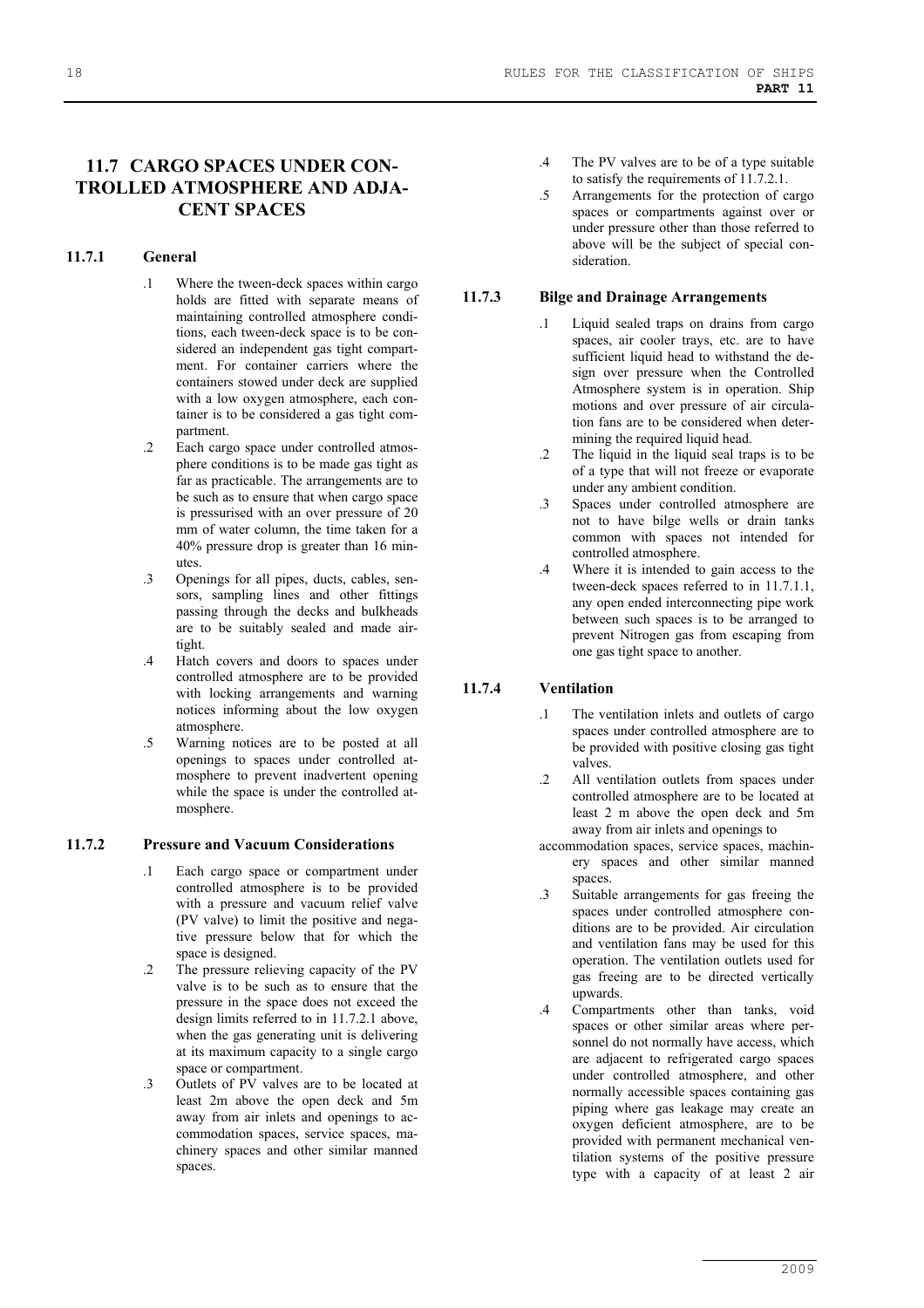changes per hour based on total volume of the space. The ventilation is to be able to be controlled from outside of the space. The permanent ventilation outlets are to be located in accordance with 11.7.4.2 above.

.5 Cargo spaces with containers under controlled atmosphere which have arrangements to vent low oxygen air from each container under controlled atmosphere into the cargo space, and which are required to be entered by personnel, are to be provided with ventilation arrangements which are capable of maintaining a minimum of 19,5% oxygen by volume throughout the space.

> The ventilation is to be able to be controlled from outside of the space. Ventilation outlets are to be in accordance with 11.4.2.7.

# **11.8 INSTRUMENTATION,CONTROL AND MONITORING**

#### **11.8.1 General**

- .1 Within the specified ranges, the levels of  $O_2$  and  $CO_2$  are to be able to be maintained with an accuracy within 0.2%.
- .2 A permanently installed monitoring system is to be arranged to display the  $O_2$  and  $CO<sub>2</sub>$  content in all spaces under controlled atmosphere. The equipment for measuring  $CO<sub>2</sub>$  content is to be suitably positioned in the cargo spaces and is to be located away from the fresh air ducts.
- .3 Injection of nitrogen and removal of  $CO<sub>2</sub>$ and ethylene may be arranged either manually or automatically.
- .4 Instrumentation is to be fitted for indicating continuously the gas pressure and temperature in the supply main.

#### **11.8.2 Sampling**

- .1 The permanently installed monitoring system is to be provided with independent sampling lines or gas sensors for each cargo space under controlled atmosphere.
- .2 Where the sampling lines are connected to a monitoring unit which is located in an enclosed space, that space is to be ventilated at a rate which is at least equivalent to the sampling flow rate.
- .3 The exhaust gases from measuring and analysis devices are to be discharged to a safe location on the open deck. The exhaust outlets are to be positioned in accordance with 11.7.4.2.
- .4 Sampling line arrangements are to be such as to prevent condensation and freezing of water in the lines under all operating conditions. Inlets of sampling lines are to be

provided with filters to prevent dirt and debris entering the lines.

- .5 In addition to the sampling line or gas sensor required in 11.8.2.1, another closeable sampling line is to be provided for each cargo space under controlled atmosphere. This line is to be arranged for attachment of portable  $O_2$  and  $CO_2$  measuring devices as close as possible to the space served.
- .6 Portable equipment for measuring  $O<sub>2</sub>$  and  $CO<sub>2</sub>$  is to be available on board at all times.

#### **11.8.3 Analysing**

- If an automatic control system is installed. a gas analysing equipment independent from the one used by the monitoring system is required. However, common gas sampling lines may be used.
- .2 Where a gas monitoring system with sequential analysing is arranged, the system is to be designed so that each measuring point is analysed at hourly intervals or other suitable duration specified by the Owner/builder. The instruments are to clearly indicate the space being analysed. Direct readout of the gas quantity in any space under controlled atmosphere is to be available on demand.
- .3 Gas analysing equipment is to be self calibrating. The accuracy of the  $O<sub>2</sub>$  analysers is to be within  $\pm 0.1$  % by volume. The accuracy of the  $CO<sub>2</sub>$  analysers is to be within  $\pm 0,25\%$  by volume.

#### **11.8.4** Precaution for Low Level of O<sub>2</sub>

- .1 The following spaces are to be provided with permanently installed equipment for monitoring  $O_2$  content and be capable of alarming when the  $O<sub>2</sub>$  level is low:
	- − All normally accessible spaces adjacent to spaces under controlled atmosphere.
	- − Cargo spaces not under controlled atmosphere adjacent to spaces under controlled atmosphere and spaces where gas leakage may create an oxygen deficient atmosphere, e.g. spaces, tunnels or ducts containing scrubber units or gas piping.
	- Ship compartments or containers housing gas generating equipment.
	- Cargo spaces with containers under controlled atmosphere.
- .2 An automatic pre-discharge warning alarm is to be fitted in each space under controlled atmosphere. The alarm is to be arranged to give audible signals continuously for 60 seconds before the gas discharge into that space commences. The alarm may be connected with the  $O_2$  ana-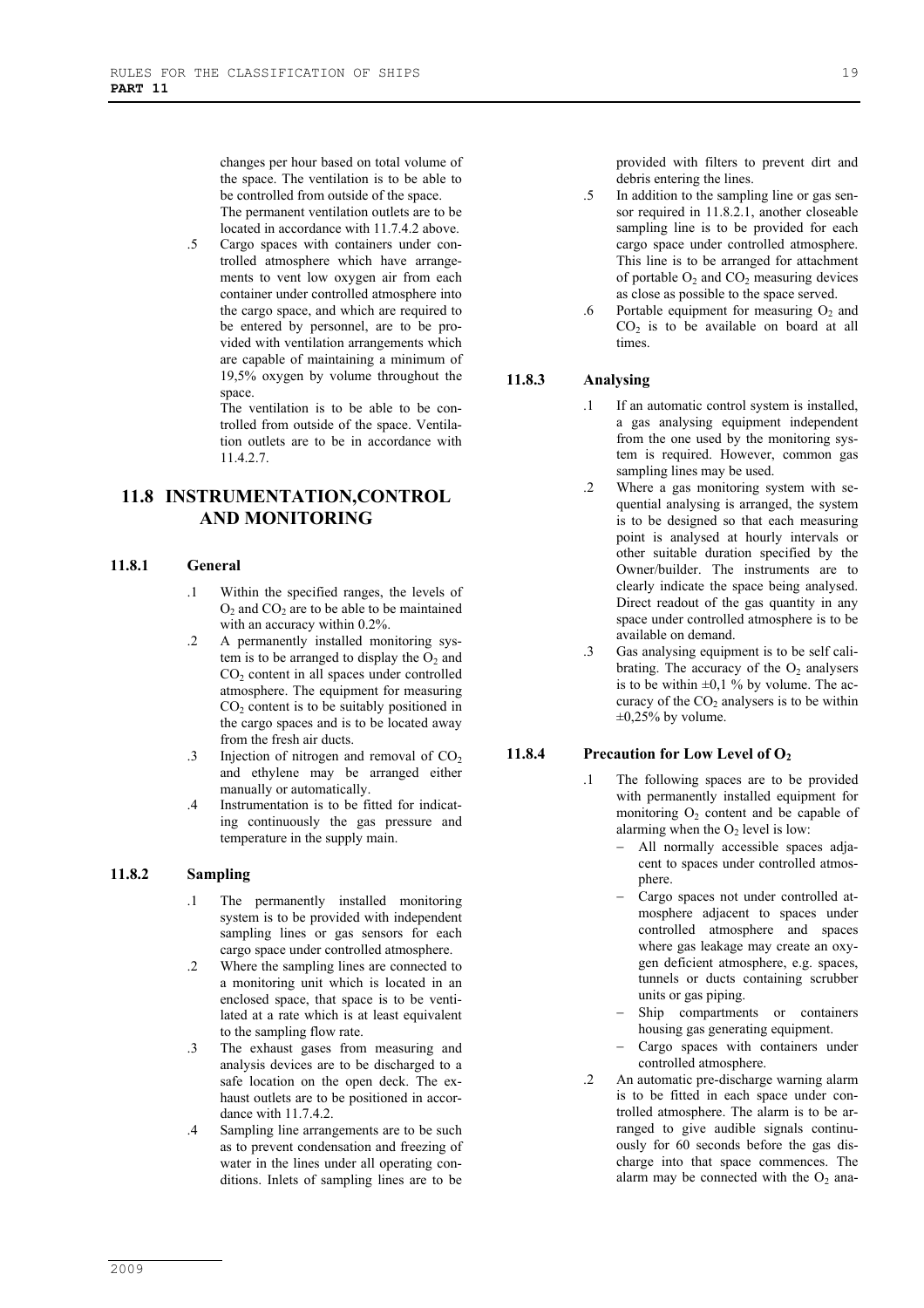lyser in a manner that it does not sound if the oxygen level in the space is below 14% by volume.

#### **11.8.5 Monitoring and Alarm**

.1 The conditions as per Table 11.1 are to be individually alarmed at the control and monitoring stations.

### **11.9 ETHYLENE AND CARBON DIOX-IDE SCRUBBER**

**11.9.1** Mechanical scrubbers are to be installed in gas piping system to cargo spaces.

**11.9.2** Exhausts from the scrubbers are to be led to a safe location in the weather, in accordance with  $11.5.1.3$ .

### **11.10 HUMIDIFICATION EQUIPMENT**

**11.10.1** Where the cargo space under controlled atmosphere is equipped with a humidification system to control relative humidity of the space, the humidification system is to be in accordance with the following requirements:

- .1 For general guidance, the humidification system is to be capable of increasing the relative humidity in each of the intended cargo spaces up to a level of 90% at the specified space temperatures and maintain the selected level constant within  $\pm$ 5%.
- .2 The humidification system lines in the refrigerated cargo spaces are to be installed to facilitate ease of drainage and are to be provided with suitable heating arrangements, as applicable.
- .3 Permanently installed equipment for monitoring relative humidity in the cargo spaces is to be provided.
- .4 The deviation of relative humidity from the predetermined set point in each cargo space is to be individually alarmed at the monitoring station.

# **11.11 PERSONNEL SAFETY EQUIP-MENT**

**11.11.1** Means are to be provided to re-oxygenate the cargo spaces and compartments prior to gaining entry into the spaces which were under controlled atmosphere conditions. Until the  $O_2$  levels which are considered safe for entry have been achieved, entry into such spaces is to be prevented.

**11.11.2** At least ten portable oxygen monitors with alarms are to be provided on board.

**11.11.3** At least one portable gas analyser capable of measuring  $O<sub>2</sub>$  levels in the atmosphere, is to be provided on board for use prior to entry into the spaces under controlled atmosphere. This portable gas analyser is in addition to the equipment required in 11.8.2.6.

**11.11.4** A means of two way communication is to be provided between the cargo spaces under controlled atmosphere and the nitrogen release control station. If portable radiotelephone apparatus are adopted to comply with this requirement, at least three sets are to be provided on board. This equipment is in addition to the equipment required by SOLAS Ch III, Regulation 6.

**11.11.5** One set of oxygen resuscitation equipment is to be provided on board.

**11.11.6** Two self contained breathing apparatus equipped with built in radio communication and lifeline with a belt are to be provided on board together with fully charged spare air bottles with a total free air capacity of 3600 litres for each breathing apparatus. This equipment is in addition to the equipment required by SOLAS Ch II-2, Regulation 17.

### **11.12 OPERATIONS,EQUIPMENT AND PROCEDURES MANUAL**

**11.12.1** An Operations, Equipment and Procedures Manual is to be available onboard.

The manual is to provide the following informa-

- tion:
- General information about controlled atmospheres including explanation such as what is controlled atmosphere, need for controlled atmosphere, method of controlling atmosphere composition, danger associated with oxygen depleted atmosphere, insidious leakage of gas, etc.
	- .2 Complete description of the ship's controlled atmosphere installation and diagrammatic arrangements showing the details of the gas tight compartments.
	- .3 Procedures for gas freeing of Controlled Atmosphere (CA) spaces, methods of ascertaining adequacy of oxygen prior to entry, methods of communication in CA spaces.
	- .4 Procedures for entering the CA spaces after gas freeing.
	- .5 Procedures for loading adjacent cargo spaces.
	- .6 Procedures prior to starting controlled atmosphere equipment.
	- .7 Procedures for opening shut-off valves on Nitrogen distribution branch lines and attachment of Nitrogen distribution hoses, where applicable.
	- .8 Procedures for functional testing portable gas generating unit each time it is placed on board.
	- .9 Procedures during the voyage with controlled atmosphere.
	- .10 Equipment maintenance procedures and list of spare parts.
	- .11 Operation, maintenance and calibration instructions for all types of gas detecting, analysing and alarming equipment onboard associated with controlled atmosphere system.